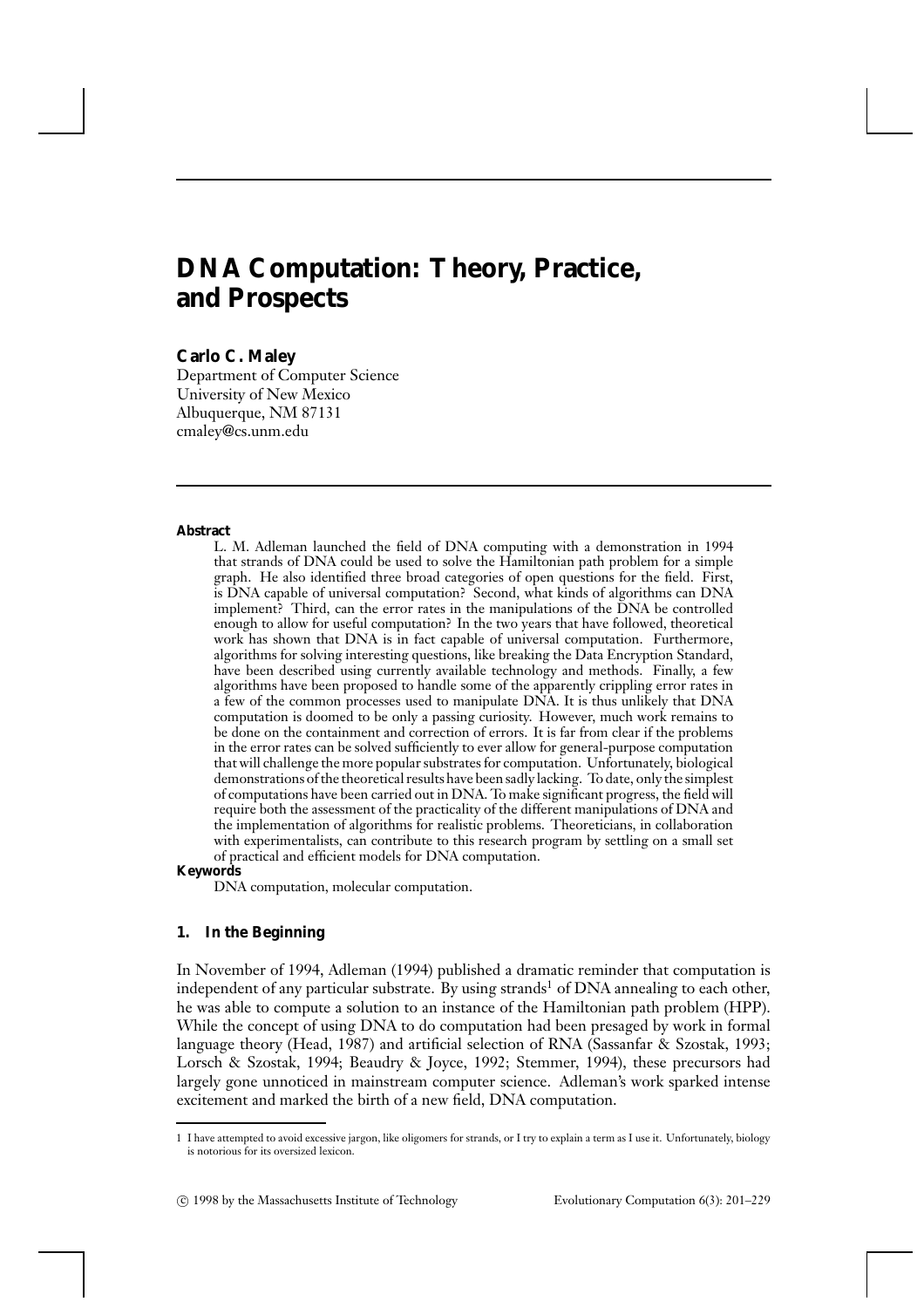How useful will DNA computing2 be in the future? This paper will review the current practice and theory of the field so as to give the reader a basis upon which to answer that question. The optimistic hope is that DNA will replace silicon as a medium for universal computing. The pessimistic view is that the engineering problems will make the medium impractical for useful computation. It may be the case that elegant algorithms on silicon computers will always perform better than algorithms on a DNA computer. I take the position that DNA computation is likely to turn out to have a role similar to neural networks. It will be better than traditional methods for some problems, and worse for others. In this way, DNA computation would complement rather than replace our current computational techniques.

#### **1.1 there was Adleman**

To Adleman's eye, there is computation in the interaction of molecules. His insight was that the sequence-specific binding properties of DNA allows it to carry out massively parallel computation in a test tube. The Hamiltonian path problem is a famous NP-complete problem in computer science. The question is, given a graph, a starting node, and an ending node, is there a path through the graph beginning and ending at the specified nodes such that every node in the graph is visited exactly once? Briefly, Adleman's experiment followed these six steps:

- **0.** Create a unique sequence of 20 nucleotides (a 20-mer) associated with each vertex in the graph. Similarly, create 20-mer sequences to represent the edges in a graph. If two vertex sequences,  $v_1$  and  $v_2$ , were each composed of two 10-mer sequences  $x_1y_1$  and  $x_2y_2$ , then an edge,  $e_{1,2}$ , from  $v_1$  to  $v_2$  was a 20-mer composed of the Watson–Crick complement<sup>3</sup> of  $y_1$  and  $x_2$  ( $\overline{y_1x_2}$ ). Thus, when put in solution, the edge sequence will bind to the second half of the source vertex and the first half of the destination vertex, and thus serve as a sort of "connector" for binding the vertices together.
- **1.** Generate random paths through the graph by putting many copies of the vertex and edge sequences into a solution and letting them anneal together, as shown in Figure 1. That is, complementary sequences will bind to each other to form double-stranded DNA. In addition to the simple edge and vertex sequences, two further sequences were added. If  $v_{in} = x_{in}y_{in}$  was the starting vertex and  $v_{out} = x_{out}y_{out}$  was the terminating vertex, the sequences  $\overline{x_{in}}$  and  $\overline{y_{out}}$  were added in order to "cap off" sequences starting with *vin* and ending with *vout*. The process of annealing resulted in long double strands of DNA with breaks in the "backbone" wherever one vertex (or edge) sequence ended and another began. These breaks were filled in by adding ligase enzyme to the solution, thus forming the covalent bonds between subsequences necessary to construct two coherent single strands of DNA annealed together.
- **2.** Separate out all paths starting with *vin* and ending with *vout*. This step was done not by actually separating the DNA representing good paths from DNA representing bad paths, but by exponentially replicating the good paths using a polymerase chain

<sup>2</sup> DNA computing is by rights a subfield of molecular computing. There is no particular reason to constrain research to manipulating DNA. However, since little work in molecular computing has been done on other molecules, this review will focus narrowly upon

DNA computing. 3 The four nucleic acids that make up DNA combine in Watson–Crick complementary pairs. Thus adenine (A) binds to thymine (T) while guanine (G) binds to cytosine (C). Any sequence of nucleotides, such as TAGCC, has a complementary sequence, ATCGG, that will bind to it so as to form a double strand of DNA.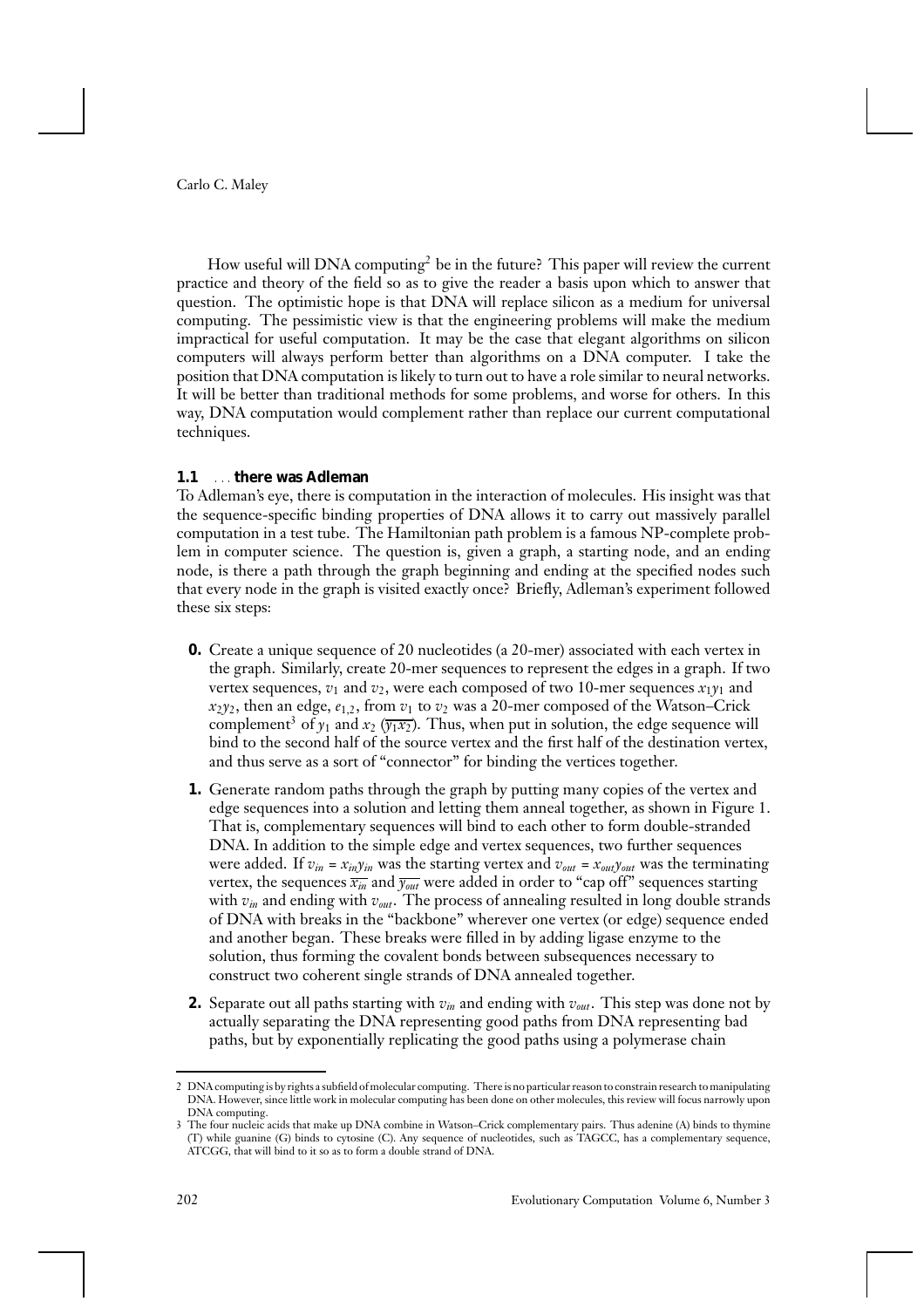

Figure 1. Paths through a graph are formed spontaneously through the annealing of segments of DNA representing nodes and edges. This diagram shows how an edge from node 1 to 2 can "glue" together the sequences representing nodes 1 and 2. Once they are adjacent, a ligase enzyme will bind the two node sequences together. The result is a double strand of DNA, one strand representing a sequence of nodes and the complementary strand representing a sequence of edges.

reaction (PCR). In this way, the proportion of good paths in the solution far out-weighed the proportion of bad paths.

- **3.** Separate out all paths that go through exactly *n* vertices, where *n* = 7 is the number of vertices in Adleman's graph. This step was implemented by separating the strands by their lengths and identifying all 140-mers. Separation by length is typically carried out by gel electrophoresis. Different length strands of DNA move at different rates through an electrical field in a gel. $4$  The section of the gel corresponding to 140-mers was identified, the DNA extracted from the gel, and replicated, or amplified, by PCR. This sequence of gel electrophoresis, extraction, and amplification was repeated several times in order to purify the sample.
- **4.** Separate out all paths that go through all *n* vertices. This step was done by first constructing, for each vertex in the graph, a set of magnetic beads attached to the complement sequence of the vertex. The double-stranded DNA from step 3 was "melted" to reduce it to a solution of single-stranded DNA, and then mixed with the magnetized vertex complement sequence for vertex 1. The sequences binding to these beads were magnetically extracted. They should represent paths that include vertex 1. The process was repeated on the results of the previous extraction for each vertex in the graph. At the end, only those paths that include all seven vertices should remain.
- **5.** Detect if there are any DNA sequences in the remaining solution. First the results were amplified with PCR and then gel electrophoresis was used to see if anything of the appropriate length was left.

Elegant in design, clumsy in implementation. This is perhaps appropriate for the first baby steps of a field. The time required to create a desired sequence depends on the enzymes used. However, it is on the scale of hours (Gannon & Powell, 1991). There are  $O(n^2)$  such sequence generation processes in step 0. In many cases, subsequences might be taken from a preexisting DNA library or bought from a vendor. Adleman omits a description of how he obtained the sequences representing the vertices, except to say that the sequences were random. The process of annealing (step 1) requires about 30 seconds (Vahey, Wong, & Michael, 1995, p. 20). Each PCR process (step 3, multiple times, and step 5) takes approximately 2 hours (Vahey et al., 1995, p. 20). The time required for gel electrophoresis

<sup>4</sup> For a strand of length  $N < 150$ , biologists have experimentally found that the distance a DNA strand travels is  $d = a - b \ln(N)$ , for some constants *a* and *b*.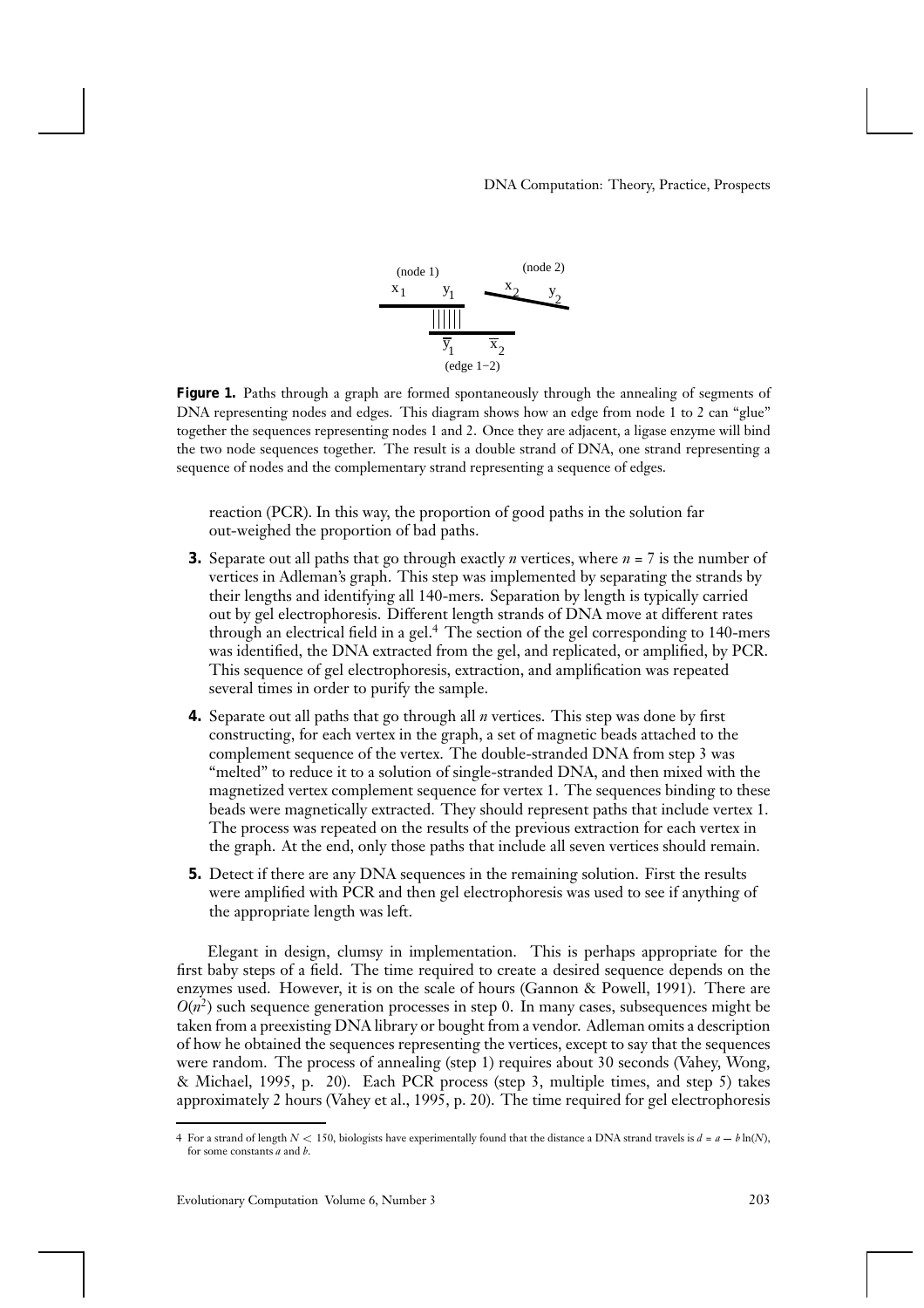(steps 2 and 5) depends on the gel used and the size and charge of the molecules. For the agarose gel that Adleman used, electrophoresis takes about 5 hours. For a polyacrylamide gel, it takes about 70 minutes (Kaplan, Cecchi, & Libchaber, 1995). It should also be noted that gel electrophoresis requires human intervention to visually identify and extract the desired results. Constructing the magnetic beads bound to premade sequences is a simple annealing operation. Finally, separation using the magnetic beads, which Adleman noted was the most labor-intensive part of the algorithm, performed *n* times in step 4, requires at a minimum approximately 1 hour using standard techniques (Lönneborg, Sharma,  $\&$  Stougaard, 1995, p. 445). The entire experiment took Adleman 7 days of lab work. Adleman asserts that the time required for an entire computation should grow linearly with the size of the graph. This is true as long as the creation of each edge does not require a separate process.

Kaplan et al. (1995) rightly criticize Adleman for not using a positive or a negative control. This is a serious issue in part because the only known attempt to replicate Adleman's experiment produced ambiguous results (Kaplan et al., 1995).

## **1.2 Go Forth and Multiply**

Despite all the practical delays of the biological manipulations, the real excitement over Adleman's work comes from the fact that in step 1, a massively parallel computation of all the possible paths through the graph is carried out in *O*(1) time. With an estimated upper bound of  $10^{20}$  "operations" (Adleman, 1994) in step 1, the massive parallelism of DNA computing might be able to make the delays in the other steps seem negligible. In fact, Adleman (1994) makes a series of claims for the promise of DNA computing. DNA computation may outstrip modern silicon computers on three counts:

- 1. Speed. This should fall out from the massive parallelism of the approach, amortized across the slow serial operations.
- 2. Energy efficiency. Since the molecules actually release energy when they anneal together, there is some hope that computations could be carried out using very little energy.
- 3. Information density. Packing  $10^{20}$  strands of data into a liter of volume would give us an information density at least five orders of magnitude better than current hard drive technology.

But more immediately, he identifies a number of important open questions for the new field:

- 1. What is the theoretical power of DNA computation?
- 2. Are there practical algorithms for solving problems with DNA?
- 3. Can errors be adequately controlled?

The purpose of this paper is to evaluate the promise of DNA computing and review the progress on these outstanding questions. Along the way I will attempt to sketch a missing implementation of one of the abstract models of DNA computation (Csuhaj-Varjú, Freund, Kari, & Păun, 1996), add some thoughts on the implementation of genetic algorithms with DNA, and identify some of the most important remaining open questions.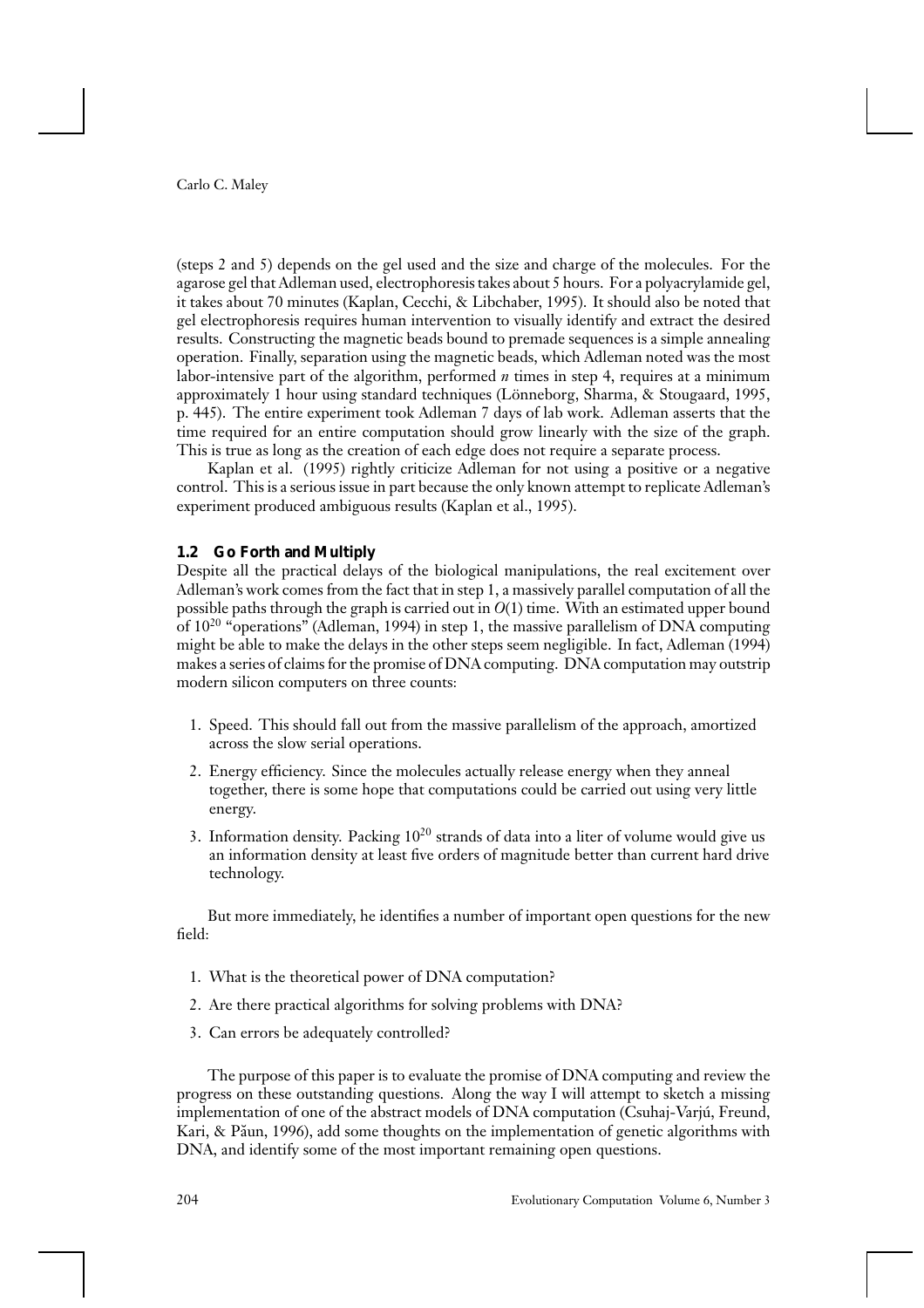DNA Computation: Theory, Practice, Prospects

# **2. Theory**

First, a cautionary tale. The "little algorithm that can," on a graph of 7 vertices, runs into serious problems on a graph of 100 vertices. A test tube full of  $10^{20}$  strands of DNA performing a computation does not give us nondeterminism in polynomial time (Hartmanis, 1995; Linial & Linial, 1995). Linial & Linial (1995) estimate that if the same method were to be used on a graph of 70 vertices, the experiment would require  $10^{25}$  kilograms of nucleotides. Adleman's demonstration is exciting not because HPP is a hard problem, but rather because he showed how to exploit the immense parallelism of molecular interactions.

## **2.1 Models of DNA Computation**

The number of different models for DNA computing seems to be linear in the number of manuscripts. DNA is used in various ways for computation (e.g., Beaver, 1995; Rothemund, 1996; Winfree, 1996; Boneh, Dunworth, & Sgall, 1995; Csuhaj-Varju et al., 1996; Roweis et al., 1998; Cai et al., 1997). This is a symptom of the fact that the field is still exploring the possibilities and has hardly begun to settle on a preferred technique for making DNA do useful computations. The models are usually built on a set of operations that are hypothesized to be realizable processes for manipulating DNA. These operations include:

- **Anneal** This is probably the most basic operation used in DNA computing. Single-stranded complementary DNA will spontaneously form a double strand of DNA when suspended in solution. This change occurs through the hydrogen bonds that arise when complementary base pairs are brought into proximity. This process is also called "hybridization."
- **Melt** The inverse of annealing is "melting." That is, the separation of double-stranded DNA into single-stranded DNA. As the name implies, melting can be done by raising the temperature beyond the point where the longest double strands of DNA are stable. Since the hydrogen bonds between the strands are significantly weaker than the covalent bonds between adjacent nucleotides, heating separates the two strands without breaking apart any of the sequences of nucleotides. "Melting" is a bit of a misnomer because the same effect can be achieved by washing the double-stranded DNA in doubly distilled water. The low salt content also destabilizes the hydrogen bonds between the strands of DNA and thereby separates the two strands. Heating can be selectively used to melt apart short double-stranded sequences while leaving longer double-stranded sequences intact.
- **Ligate** Often invoked after an annealing operation, ligation concatenates strands of DNA. Although it is possible to use some ligase enzymes to concatenate free-floating double-stranded DNA, it is dramatically more efficient to allow single strands to anneal together, connecting up a series of single-strand fragments, and then use ligase to seal the covalent bonds between adjacent fragments, as in Figure 2.
- **Polymerase Extension** Polymerase enzymes attach to the 3' end<sup>5</sup> of a short strand that is annealed to a longer strand. It then extends the  $3^\prime$  side of the shorter strand so as to build the complementary sequence to the longer strand. This is shown in Figure 3.

<sup>5</sup> Nucleotides form chains by connecting the  $5'$  position (fifth carbon) in the five-carbon sugar ring (the pentose) to the  $3'$  position of the pentose in the next nucleotide. This gives a strand of DNA a particular direction with a free 3' position at one end of the strand and a free  $5'$  position at the other end. The convention is to list the sequence of a DNA strand starting at the  $5'$  end and finishing at the  $3^{\prime}$  end.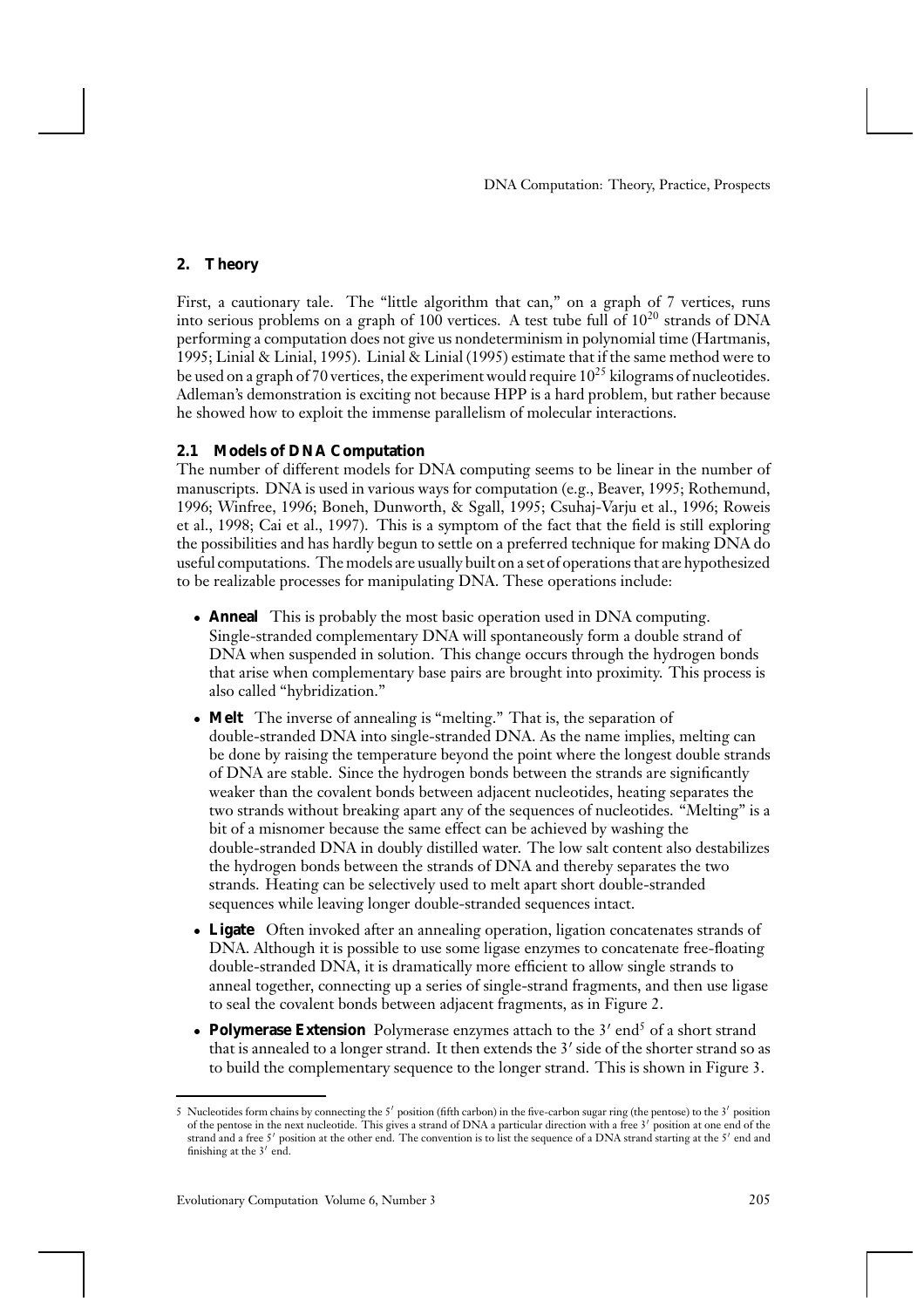

**Figure 2.** In order to connect strand *y* to strand *x*, a "glue strand" is used to bring the two strands into proximity through annealing. Then a ligase enzyme is added to fuse the two strands together.



**Figure 3.** A polymerase enzyme attaches to the 3' end of a short primer sequence and constructs the complement  $(\overline{x})$  of the longer sequence.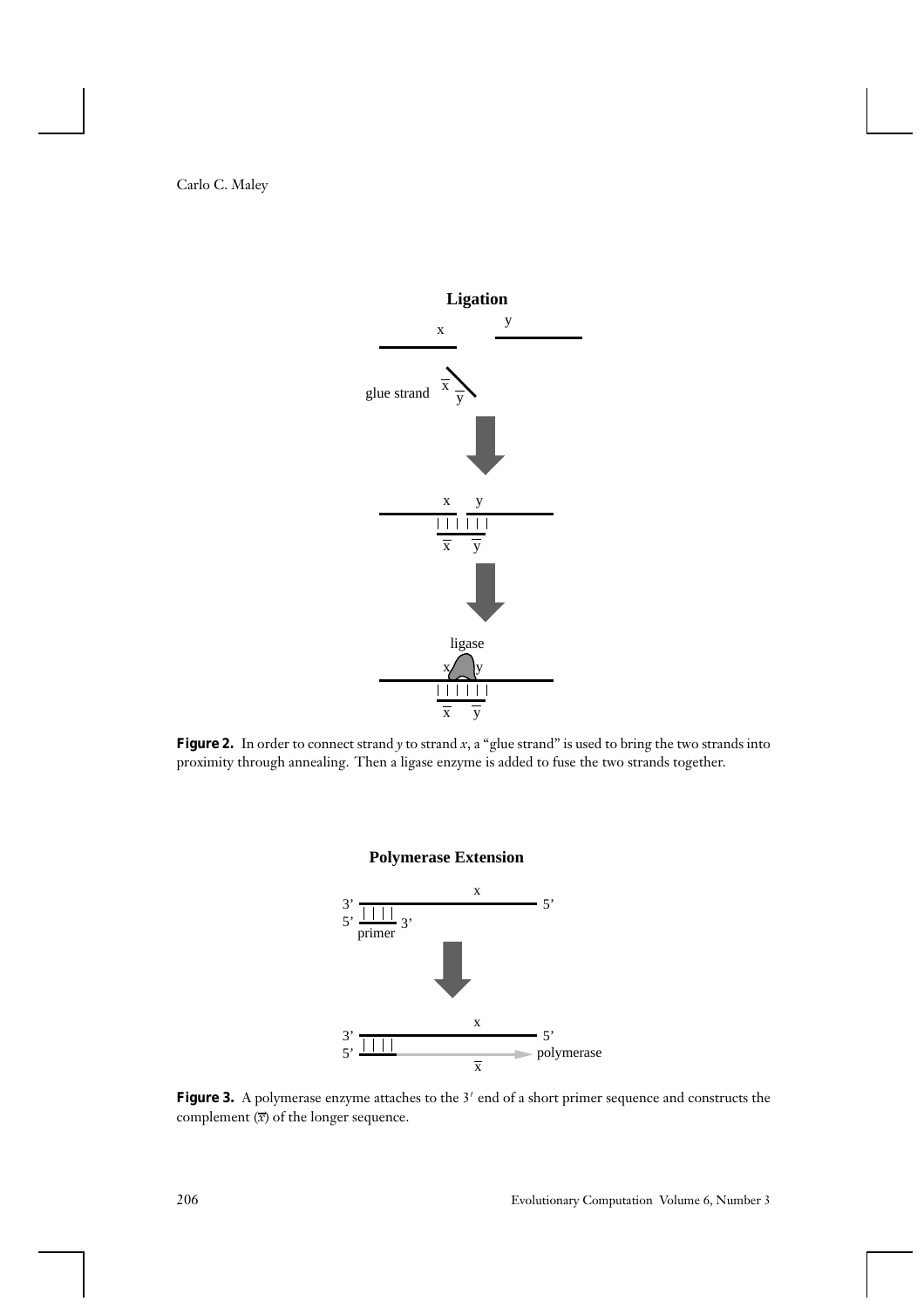- **Cut** Restriction enzymes will cut a strand of DNA at a specific subsequence. As of 1993, there were over 2,300 different known restriction enzymes that were specific to more than 200 different subsequences. These subsequences are usually on the order of 4 to 8 nucleotides. Some restriction enzymes will only cleave single-stranded DNA, while others will only cleave double-stranded DNA. Similarly, methylation of the cytosine nucleotides on a strand of DNA interferes with the activity of some restriction enzymes, but not others. Furthermore, some restriction enzymes will cleave a wide range of subsequences of DNA. That is, the specificity of activity varies across different enzymes.
- **Destroy** Subsets of strands can be systematically destroyed, or "digested" by enzymes that preferentially break apart nucleotides in either single- or double-stranded DNA.
- **Merge** Two test tubes can be combined, usually by pouring one into the other.
- **Separate by Length** Given a test tube of DNA, split it into two test tubes, one with strands of a particular length, and the other with all the rest. This step is done with gel electrophoresis and requires the DNA to be extracted from the gel once the strands of different length have been identified by some form of staining or radioactive tagging.

These basic manipulations can be combined into higher-level manipulations. Perhaps the most famous example of a higher-level manipulation is the polymerase chain reaction (PCR). Composite manipulations include:

- **Amplify** Given a test tube of DNA, make multiple copies of a subset of the strands present. Copies are made with a polymerase chain reaction (PCR). PCR requires a beginning and an ending subsequence, called "primers," which are usually about 20 base pairs long, to identify the sequence (called the "template") to be replicated. Copies of these subsequences anneal to the single strands and polymerase enzymes build the complementary strands, as in Figure 4. Heat then melts apart the double strands, reducing them to single strands, and the process repeats, doubling the number of strands in the test tube each cycle.
- **Separate by Subsequence** Given a test tube of DNA, split it into two test tubes, one with the sequences that contain the specified subsequence, and the other with the rest. We have already seen how this type of separation can be done with magnetic beads and the Watson–Crick complement of the specified subsequence, as in Adleman (1994). This process is also sometimes called an "extraction." It can also be implemented by destroying the unwanted strands.
- **Append** This manipulation adds a specific subsequence to the ends of all the strands. The step can be done by annealing a short strand to a longer strand so that the short strand extends off the end of the longer strand. Then the complement of the subsequence that is extending off the end can be added to the longer strand either through the use of a polymerase enzyme, or through the introduction and annealing of that sequence, cemented by ligase, as depicted in Figure 2.
- **Mark** This operation tags strands so that they can be separated or otherwise operated upon selectively. Marking is commonly implemented by making a single strand into a double strand through annealing or the action of a polymerase. However, it can also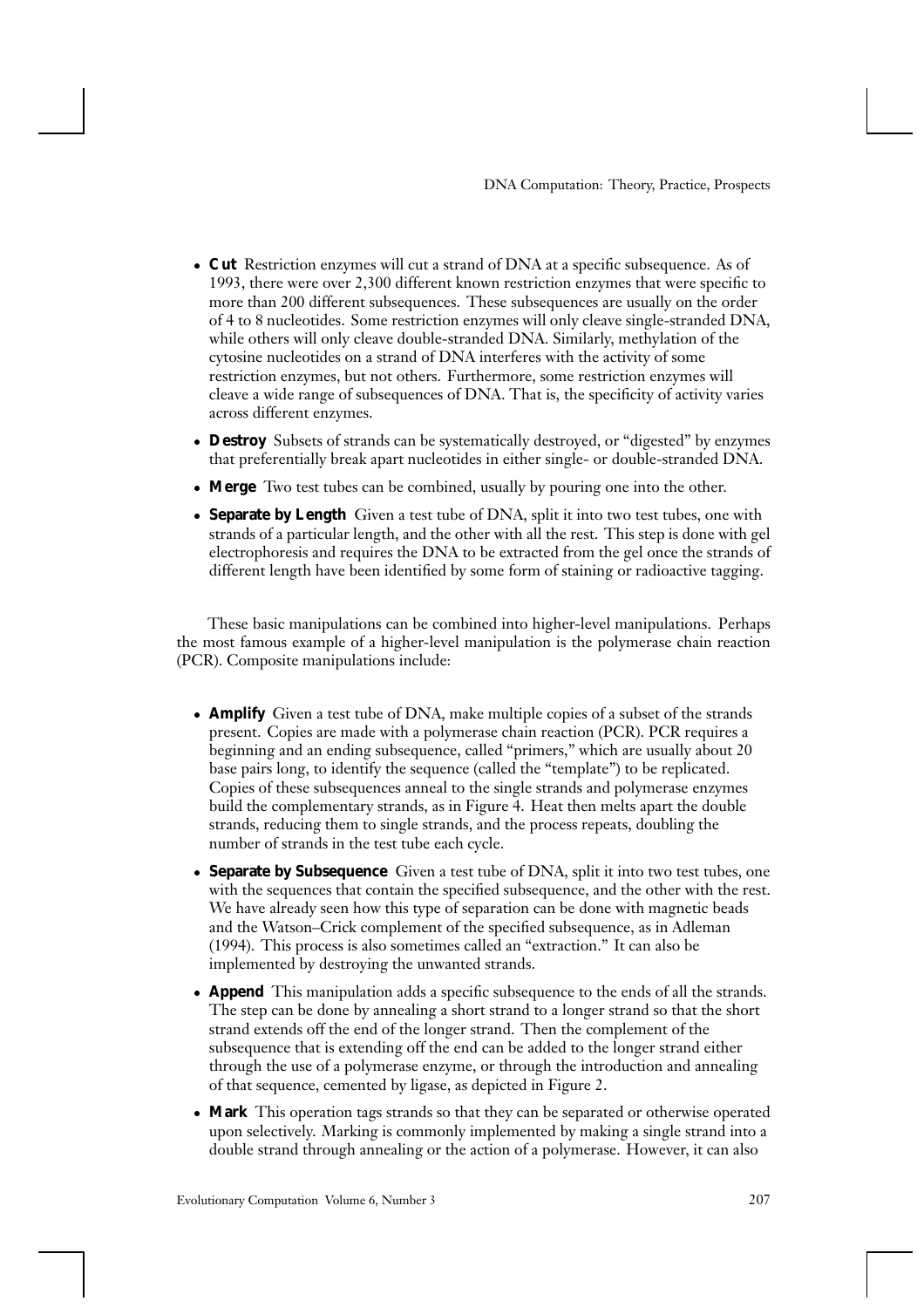

**Polymerase Chain Reaction**

Figure 4. The polymerase chain reaction (PCR) proceeds in cycles of three steps. 1. The doublestranded templates are melted apart. 2. The primers anneal to both strands. 3. A polymerase enzyme extends the primers into replicas of the templates. This sequence is repeated, causing an exponential growth in the number of templates, as long as there are enough primers in the solution to catalyse the reaction. Note that because polymerase attaches to the  $3'$  end of a primer we need to use the subsequences  $\bar{x}$  and  $z$  to get the desired reaction.

mean appending a tag sequence to the end of a strand or even methylation of the  $DNA$  or (de)phosphorylation of the  $5'$  ends of the strands.

 **Unmark** The complement of the marking operation. Unmark removes the marks on the strands.

Most models only use a few of the possible operations. I will briefly describe three qualitatively different models in order to sample some of the flavors on the menu.

**2.1.1 Generate and Test** The most popular model for using DNA to do computation comes directly out of Adleman's first paper (Adleman, 1994, 1996; Boneh, Dunworth, & Sgall, 1995; Roweis et al., 1998). The technique was refined into a process with two phases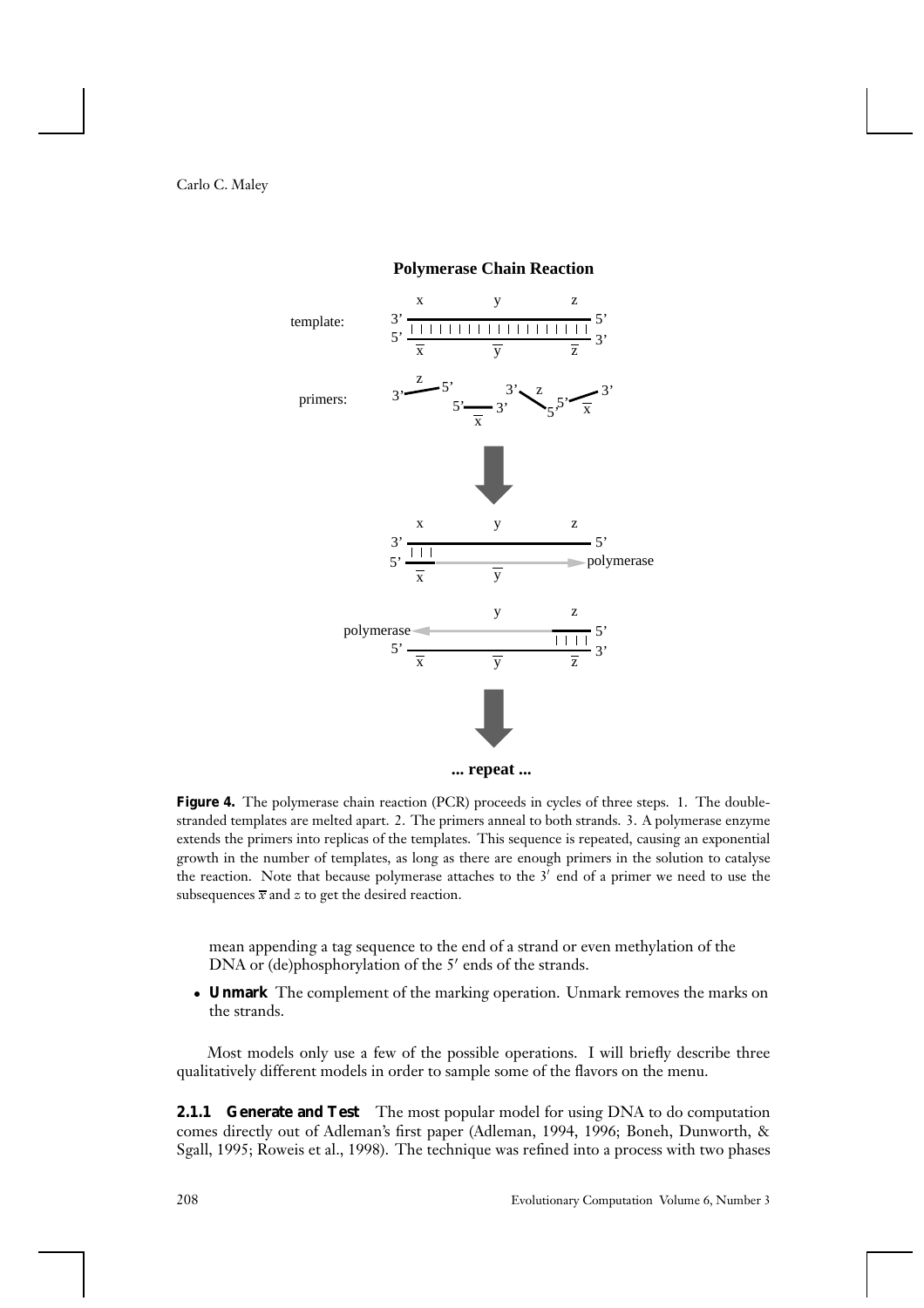

**Figure 5.** Lipton's graph for constructing binary numbers. The vertices and edges are constructed using Adleman's algorithm so that the longest path through the graph will represent an *n*-bit binary number. If the path goes through an  $\bar{x}$ , then it has a 0 at that position; otherwise, it has a 1 at that position.

(Adleman, 1996; Boneh, Dunworth, & Sgall, 1995). First, randomly generate all possible solutions to the problem at hand. Second, isolate the correct solution through repeated separations of the DNA into incorrect solutions and potentially good solutions. At the end of this series of separation steps it may only be necessary to detect if there are any DNA strands left in the set of good solutions. Adleman's step 5 provides one example.

Generating solutions and then isolating the correct one was easily generalized to finding all the inputs to a boolean circuit that would result in a specified output (Boneh, Dunworth, & Sgall, 1995). Lipton (1995) showed how to generate the set of all6 binary strings of length *n* in  $O(1)$ , as long as  $n < 64$ . Lipton's procedure involves first creating a graph of size  $O(n)$  such that a path through the graph is a realization of a binary number of length *n*. See Figure 5. The graph is implemented in the same way as Adleman's (1994). In Lipton's words,

The graph  $G_n$  has nodes  $a_1, x_1, \overline{x_1}, a_2, \ldots, a_{n+1}$  with edges from  $a_k$  to both  $x_k$  and  $\overline{x_k}$  and from both  $x_k$  and  $\overline{x_k}$  to  $a_{k+1}.$  ... The graph is constructed so that all paths that start at  $a_1$  and end at  $a_{n+1}$  encode an *n*-bit binary number. At each stage a path has exactly two choices: If it takes the vertex with an unprimed label, it will encode a 1; if it takes the vertex with a primed label, it will encode a 0. Therefore, the path  $[a_1\overline{x_1}a_2x_2a_3]$  encodes the binary number 01.<sup>7</sup>

A more recent implementation of bit strings allows for the modification of bits. The "sticker model" (Roweis et al., 1998) represents a 0 as a sequence of single-stranded DNA and a 1 as a sequence of double-stranded DNA. The basic structure is a single fixed-length strand representing a string of 0's. Each M-mer interval (where M is about 20 or 30) is unique and encodes a bit position. Thus, to set a bit in all the strands in a test tube, one merely has to add a large quantity of the subsequence representing the complement of that bit position to the test tube. A collection of random bit strings can be created by repeatedly splitting the test tube into two test tubes, setting the next bit position in one of the two tubes, and then merging the results. The problem of clearing a single bit position without clearing all the bit positions has not yet been solved and remains a limitation of the sticker model at present.

<sup>6</sup> I will defer the problem of guaranteeing that all strings are actually generated until Section 3.2.

<sup>7</sup> I have altered the notation to preserve internal consistency.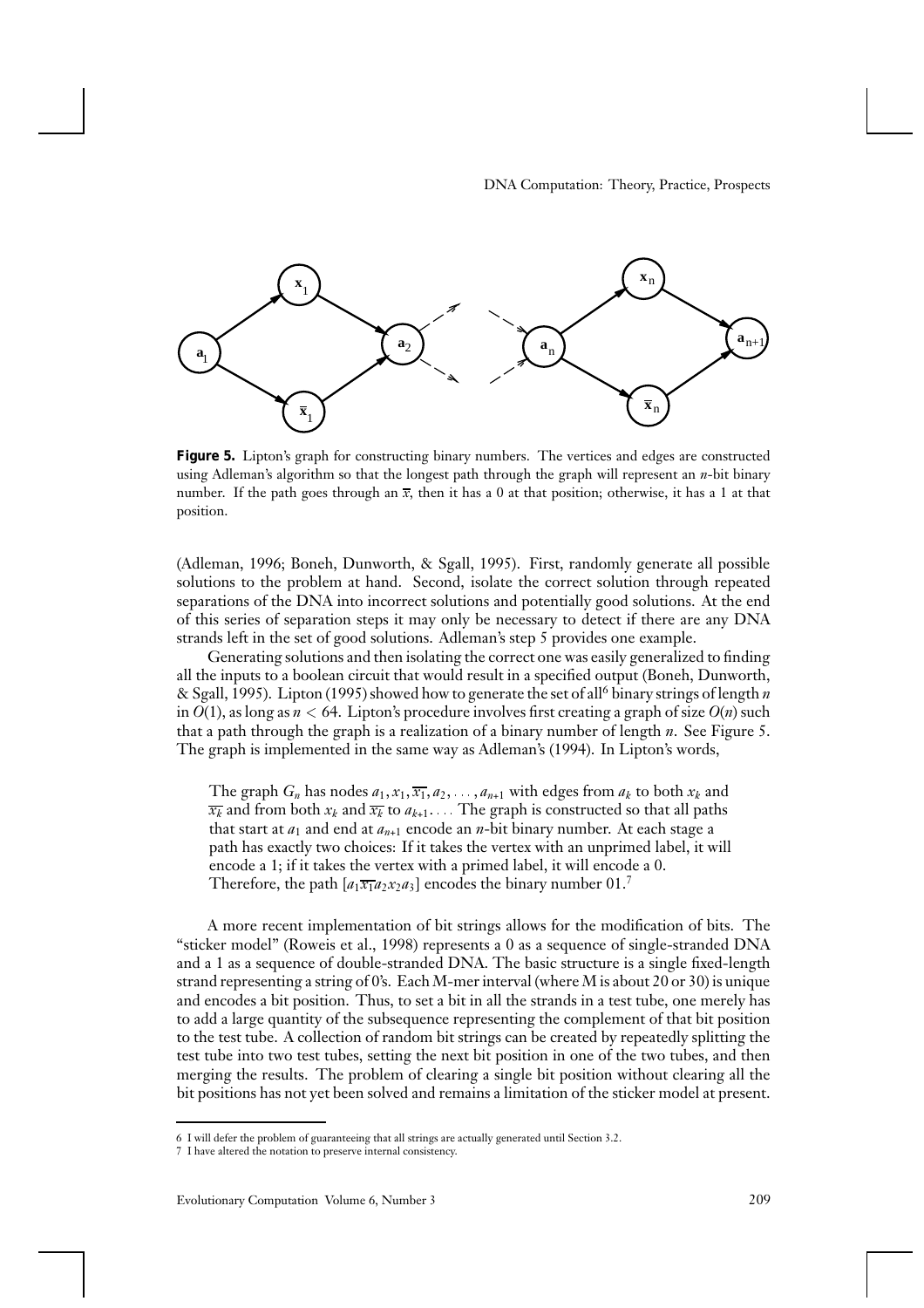The second phase of solving a boolean circuit involves repeated separations, with a little molecular bookkeeping to keep track of the progress. The idea is to create an ordering on the gates of the circuit so that the inputs of gate  $g_i$  are either inputs to the circuit or outputs of gates  $g_i$ , where  $j < i$ . Then, using this ordering, we evaluate the output for the gates, one at a time, given the input values represented in each strand. We append to each strand a bit indicating the value of the output of each gate.<sup>8</sup> This process is done in parallel across all the strands, representing all the possible input values. For example, if we are processing gate *gi*, then we separate all strands whose inputs to gate *gi* would result in the output 1. To these strands we append a subsequence representing 1 with a tag identifying it as the output of gate  $g_i$ . To all the other strands we append a 0, and then we merge the two sets in order to process the next gate. Selection is done by using magnetic beads attached to the Watson–Crick complement of the subsequences representing the input bit values.<sup>9</sup> This process is simply repeated until the output gate has been processed. Then all strings with a 1 on the end represent input values that make the circuit output a 1.

**2.1.2 SIMD Computation** Blumberg (1996a) argues that rather than inventing an entirely new field of algorithms for DNA computation, we should instead design manipulations of DNA that can simulate traditional models of parallel computation. This should liberate us from the restrictions of "generate and test" algorithms and open up the entire field of parallel algorithms to implementations in DNA.

Blumberg (1996a) outlines the construction of a connection machine based on one-bit, single instruction stream, multiple data stream (SIMD) computations. Under this construction, each strand of DNA is assumed to be the local memory of a single "processor." Assuming the need for redundancy to provide fault tolerance in the DNA manipulations, Blumberg specifies the use of sets of identical strands to represent a processor's memory. If we restrict a computation to just a few (*k*) bits, including flag bits, then all the possible different combinations of the states of those bits can be used to separate the strands into 2*<sup>k</sup>* tubes. The different results of the computations are used to alter the strands in the different tubes, independently, and the results are merged back into a single test tube (Blumberg, 1996a,b).

The algorithm for writing a bit into a specific location in a strand is slightly awkward. We iterate over all the bits in the strand, separating the strands on the state of the current bit, and appending a copy to the end of the strand. When we reach the bit position of the location we want to alter, instead of copying the current state, we append the new state to the end of the strand. We continue until an entirely new copy of the "memory" has been appended to the state of the old memory. We can then split the strands in half and remove the strands representing the old state. This takes *O*(size of memory) time but has the nice property that we can recover the state of the computation before the last write operation. To be fair, Blumberg (1996a) only presents this as a possible solution for doing parallel computation, not the best solution.

An interesting innovation in this work is an algorithm for doing communication between "processors" (strands) (Blumberg, 1996a), as depicted in Figure 6. The sending processors build up a message at the end of their strands that includes the complements of the identification tags for both the sending and the receiving processors. The complements of these

<sup>8</sup> In the case of the sticker model, there is no append operation, so the base strand must be long enough to include bits for the gate evaluations.

<sup>9</sup> Again, the sticker model requires a slightly different procedure. Separations are done on one bit position at a time. All those strands with a 0 in that position can anneal to the strands on the magnetic beads and thus be separated from strands with a 1 in the same position.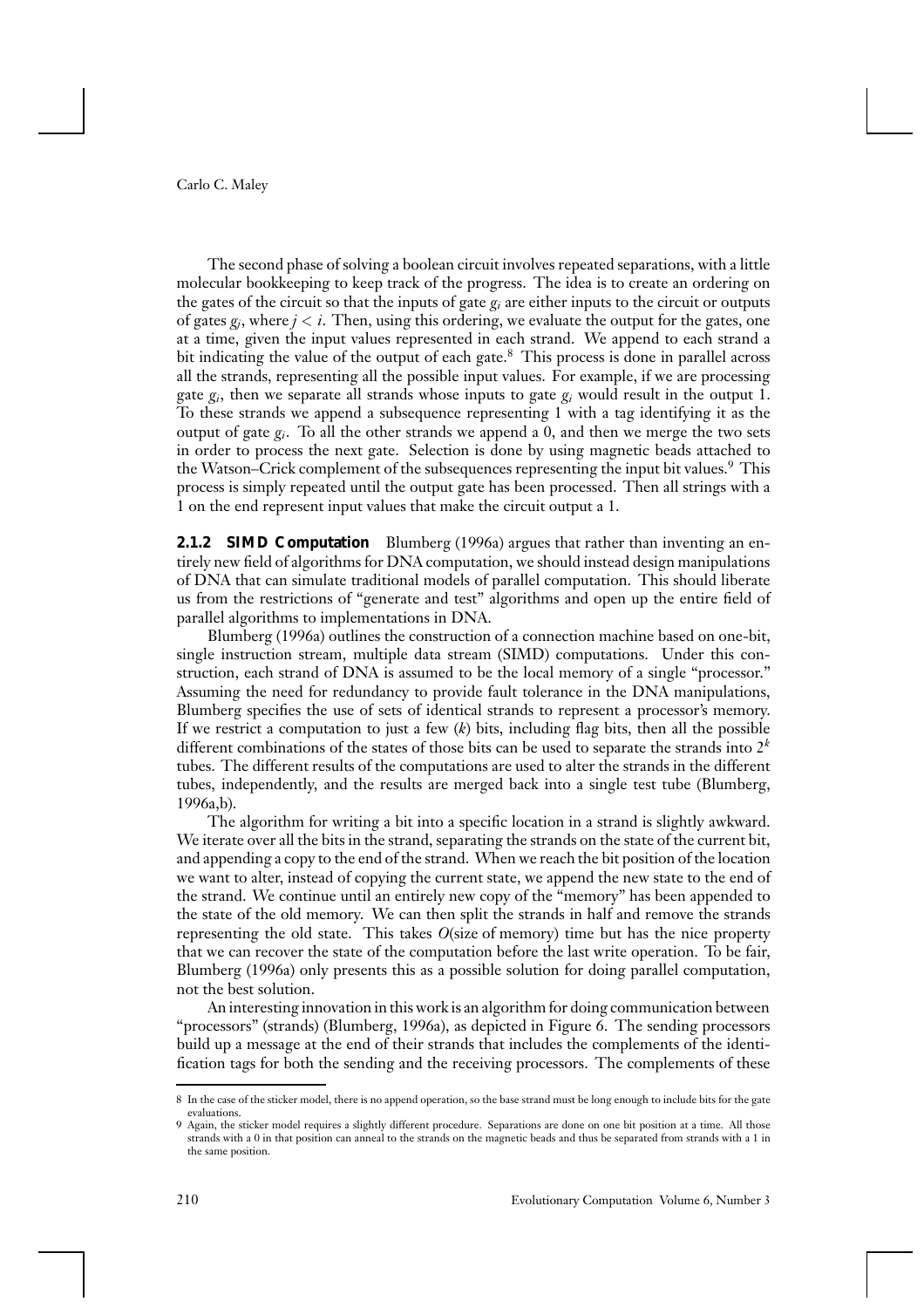

Figure 6. Processor *i* first appends a cleavage sequence, the complement of its own identification tag (*i*), the complement of the identification tag for the receiving processor (*j*), and the complement of the message (message data). Processor *j*, the receiving processor, appends the identification tags for *i* and *j* to the end of its strand. The message is then cleaved off of processor *i*'s strand and allowed to anneal to processor *j*'s strand. Polymerase then copies the data of the message onto the end of processor *j*'s strand.

tags are followed by the actual data of the message. The messages are then cleaved from the processors. Next, processors append to the end of their strand the tag of the processor they are "willing" to accept a message from and their own identification tag. This allows the complements in the messages to anneal to these tags. The restriction to accepting messages from only one processor ensures that all of the redundant copies of a processor will receive the same message. The addition of polymerase to the test tube should then append the complement of the message to the end of the receiving processor's strand.

**2.1.3 Mildly Enhanced H-systems** H-systems represent a nice contrast to the more practical models introduced above. Although it is hard to conceive of using H-systems implemented in DNA to do serious computation, their conceptual elegance and close relationship to computational grammars makes them ideal for research in the theory of computation with DNA.

H-systems are based on the operations of cutting and ligating strands of DNA (Csuhaj-Varjú et al., 1996). The cutting and ligating is combined into a single "splicing" operation akin to the "crossover" operation from genetic algorithms (Goldberg, 1989). The idea is that a splicing location in a string is identified by a # symbol in a string. So given two strings *x*#*y* and *w*#*z*, they may be spliced to create the strings *x*#*z* and *w*#*y*. However, these splicing operations can be restricted by the context surrounding the splicing location. More formally from Csuhaj-Varjú et al. (1996) we have the following definition: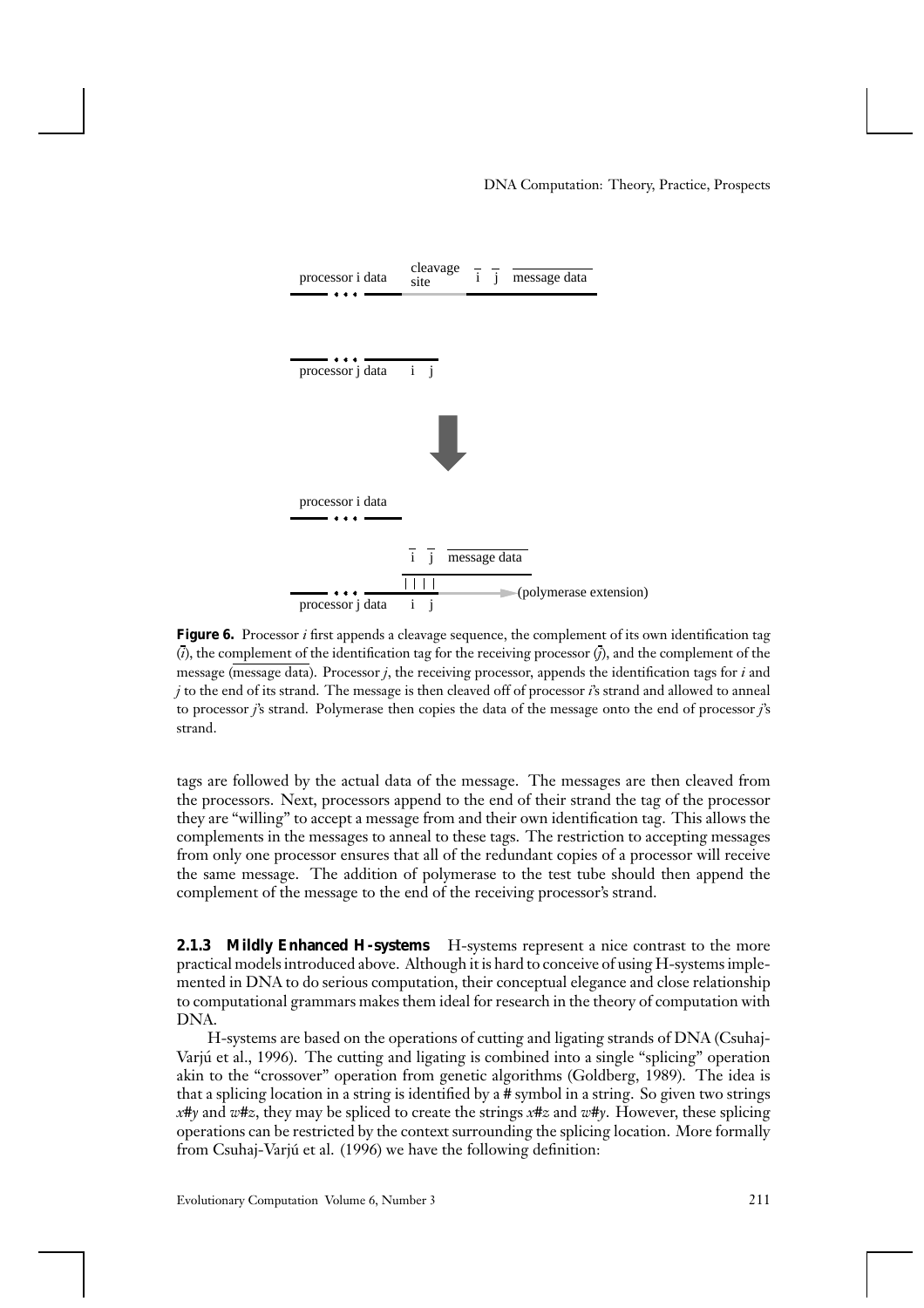DEFINITION 1: *An extended H-system is a quadruple*

 $\gamma$  =  $(V, T, A, R)$ 

where V is an alphabet,  $T \subseteq V, A \subseteq V^*$  , and  $R \subseteq V^* \# V^* \$V^* \# W^*;$  # and \$ are special symbols not *in V. (V is the* alphabet *of*  $\gamma$ , *T is the* terminal alphabet, *A is the set of* axioms, *and R is the set of* splicing rules; the symbols in  $T$  are called terminals and those in  $V - T$  are called nonterminals.) For  $x, y, z, w \in V^*$  and  $r = u_1 \# u_2 \$ {S} u\_3 \# u\_4 in R, we define

 $(x, y) \vdash_r (z, w)$  *if and only if*  $x = x_1 u_1 u_2 x_2, y = y_1 u_3 u_4 y_2$ , and  $z = x_1 u_1 u_4 y_2, w = y_1 u_3 u_2 x_2,$ *for some x*<sub>1</sub>, *x*<sub>2</sub>, *y*<sub>1</sub>, *y*<sub>2</sub>  $\in$   $V^*$ .

*The strings x*, *y are called the* terms *of the splicing; u*1*u*<sup>2</sup> *and u*3*u*<sup>4</sup> *are called the* sites *of the splicing.*

The language generated by an extended H-system is the set of all the strings it can produce by repeated splicing operations such that the results consist entirely of terminal symbols. That is, the intersection of the strings it can produce with the set  $T^*$ . The Hsystem is called "extended" due to this final restriction that the language be a subset of *T* . We will show in Section 2.1.4 that with a mild enhancement, the addition of some context restrictions on the rules in *R*, the H-system is capable of universal computation.

Csuhaj-Varju et al. (1996) do not attempt to describe an implementation for an extended H-system. The main difficulty comes in developing a nonreversible splicing operation that can be repeated at the same location in a string. If we could add the condition that only one splicing event can take place at a site in the string, then we could use two endonuclease enzymes that recognize slightly different restriction sites but leave the same "sticky" ends. For example, *Bam*Hl recognizes the site GGATCC and cleaves it into G and GATCC with the middle four (GATC) left as a single "sticky" strand. *Bgl*ll recognizes AGATCT and cleaves it into A and GATCT, where again the middle four (GATC) are left as a sticky end. Thus, when the product of a *Bam*Hl and a *Bgl*ll restriction anneal (due to the complementary sticky ends on the opposite strands of DNA) and are ligated, the resulting sequence GGATTT could not be cut by either enzyme, and so the splicing could not be reversed. On the other hand, a new splicing using those two enzymes also couldn't be repeated at that site.

To include the dynamic of allowing multiple splicings at one site, but only when they are desired, we will have to add a manual, though easily automated, component. There will be one restriction sequence, called *r*. The endonuclease used will only cleave double-stranded DNA with that sequence, not single-stranded DNA. Such enzymes exist (Brown, 1995). Let every character in a string be separated by the sequence *r*. The sequence *r* corresponds to a # symbol in the H-system rules. For every rule  $u_1 \# u_2 \$ u_3 \# u_4$  in *R*, we introduce a short complementary sequence  $\overline{u_1 \# u_2}$  and  $\overline{u_3 \# u_4}$  to the solution. By cycling the heat we allow repeated annealings, cuttings, and meltings into single strands. The problem is that with the newly generated  $\overline{u_1 \# u_4}$  and  $\overline{u_3 \# u_2}$  hanging around, they can anneal and facilitate a splicing that will undo the progress of the system. We introduce a column to the test tube, with sequences attached to it that will vacuum up this annoying trash. Specifically, the column has the sequences  $u_1 \# u_4$  and  $u_3 \# u_2$  attached to it. The column is periodically removed from the solution, rinsed with distilled water to remove the trash, and replaced in the computing solution. We would have to keep the temperature of the computing solution above the point where  $\overline{u_1 \# u_2}$  might anneal to  $u_1 \# u_4$ , due to the complementary  $u_1$ . Furthermore, to prevent the restriction enzymes from cleaving the double strands attached to the column,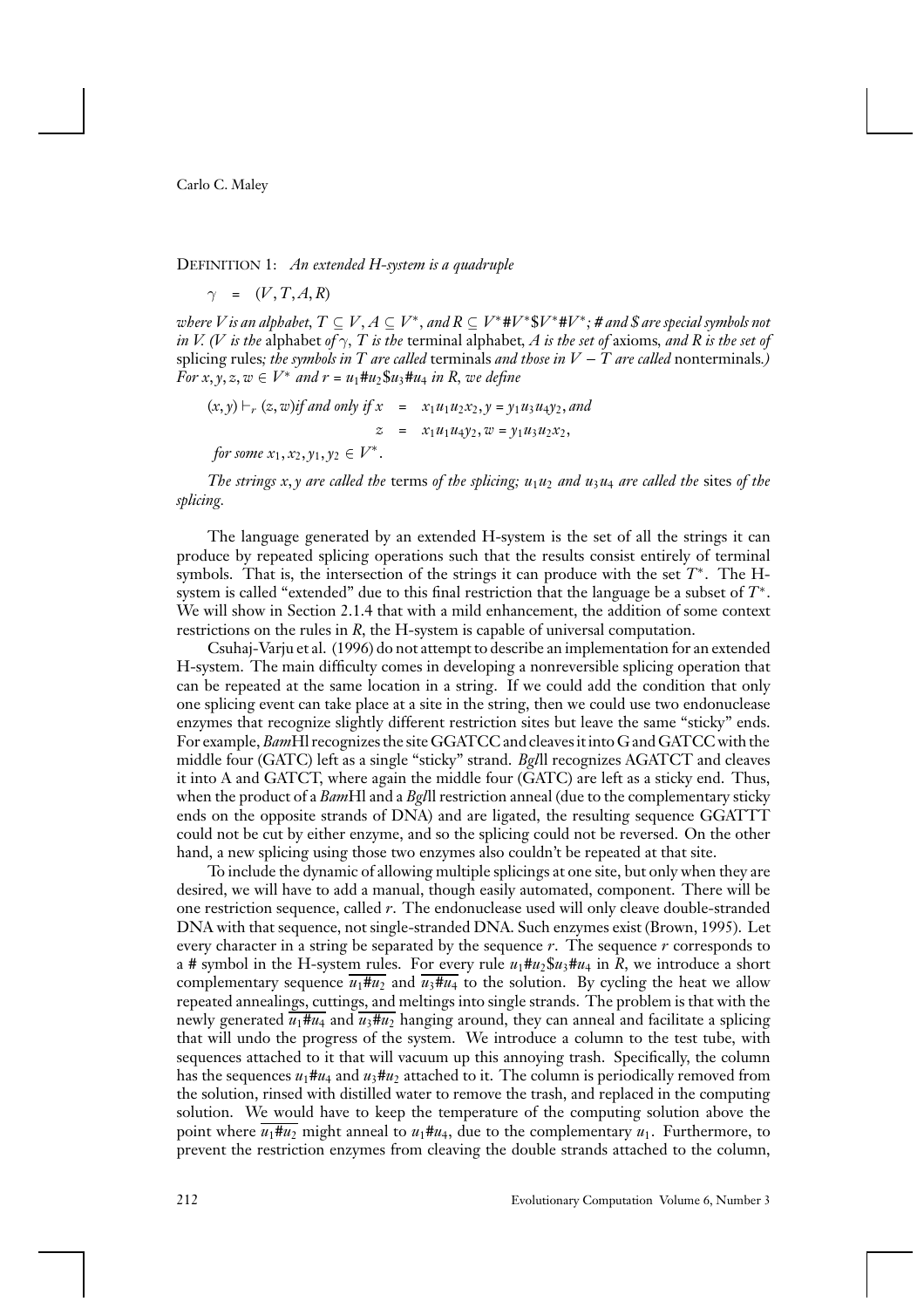the *r* sequences attached to the column should be methylated. Some restriction enzymes are inhibited by methylation at the restriction site (Nelson, Raschke, & McClelland, 1993).

In order to select out the strings that are composed entirely of terminal symbols we might use either a "separation by subsequence" operation, pulling out those strings that have nonterminals, or we might add a restriction enzyme that would attack subsequences representing nonterminals. After such degradation, we could either separate by length or by extracting the subsequences left with "sticky ends" from the actions of the enzymes. In this way, we should attain a "one-pot," easily automated, universal computing system.

Of course, there are probably many practical challenges involved in the use of restriction enzymes<sup>10</sup> that would probably prevent the direct implementation of the preceding proposal. However, it is intended as an optimistic sketch of a solution. There were over 2,300 different restriction enzymes known in 1993 (Roberts & Macelis, 1993), with over 200 different specificities (recognition sequences). Furthermore, there is a great diversity of details in their behaviors. Some are inhibited by methylation at the recognition sites, others will cleave DNA that contains a sequence one or more base pairs different from their specificity (Roberts & Macelis, 1993; Nelson et al., 1993). Thus, there is a fair amount of flexibility in their use for the development of a real splicing system.

**2.1.4 Is DNA Universal?** Lipton (1995) showed that Adleman's technique for finding a solution to the HPP could be generalized to solve the problem of finding a satisfying assignment of an arbitrary directed contact network. This problem includes the important specific NP-complete problem of solving an arbitrary boolean formula (SAT). But, the big question on everyone's minds was whether or not DNA computation is universal. That is, is it possible to construct a DNA computer that can compute any given (computable) function?

In short, yes.

The question has been answered multiple times by constructing an implementation of a known universal system in some model of DNA computation. Just pick your favorite universal computing abstraction: Turing machines (Beaver, 1995; Rothemund, 1996), blocked cellular automata (Winfree, 1996), boolean circuits (Boneh, Dunworth, & Sgall, 1995), and type-0 Chomsky grammars (Csuhaj-Varju et al., 1996). Both the blocked cellular automata ´ model (which only requires the annealing and ligation operations) and the type-0 Chomsky grammar abstractions have the added attraction of "one-pot" computation. That is, you just throw all the ingredients into a test tube, wait a little while, and then (somehow) read out the output. There are no repeated cycles of PCR, gel electrophoresis, or other labor-intensive biological manipulations.

## **2.2 Examples of Algorithms**

DNA may be used to simulate a universal type-0 Chomsky grammar, or a Turing machine, but no one wants to program a Turing machine. Are there practical algorithms for solving problems with DNA? Again, the answer is yes, although it remains to be seen if there are any important problems that can be solved more efficiently in DNA rather than silicon.

**2.2.1 Content-Addressable Memory** Baum (1995) recognized that the "separation by subsequence" operation can be used to build a content-addressable memory on an unseen scale. If an address string is attached to a "content" string, a more traditional memory structure is possible, although slow. If we use the "traditional" estimate of 10<sup>20</sup> DNA strands in a container, the storage capabilities of such a system would vastly overwhelm current data

<sup>10</sup> For example, high temperatures deactivate most restriction enzymes except for those that have evolved in thermophilic archaebacteria.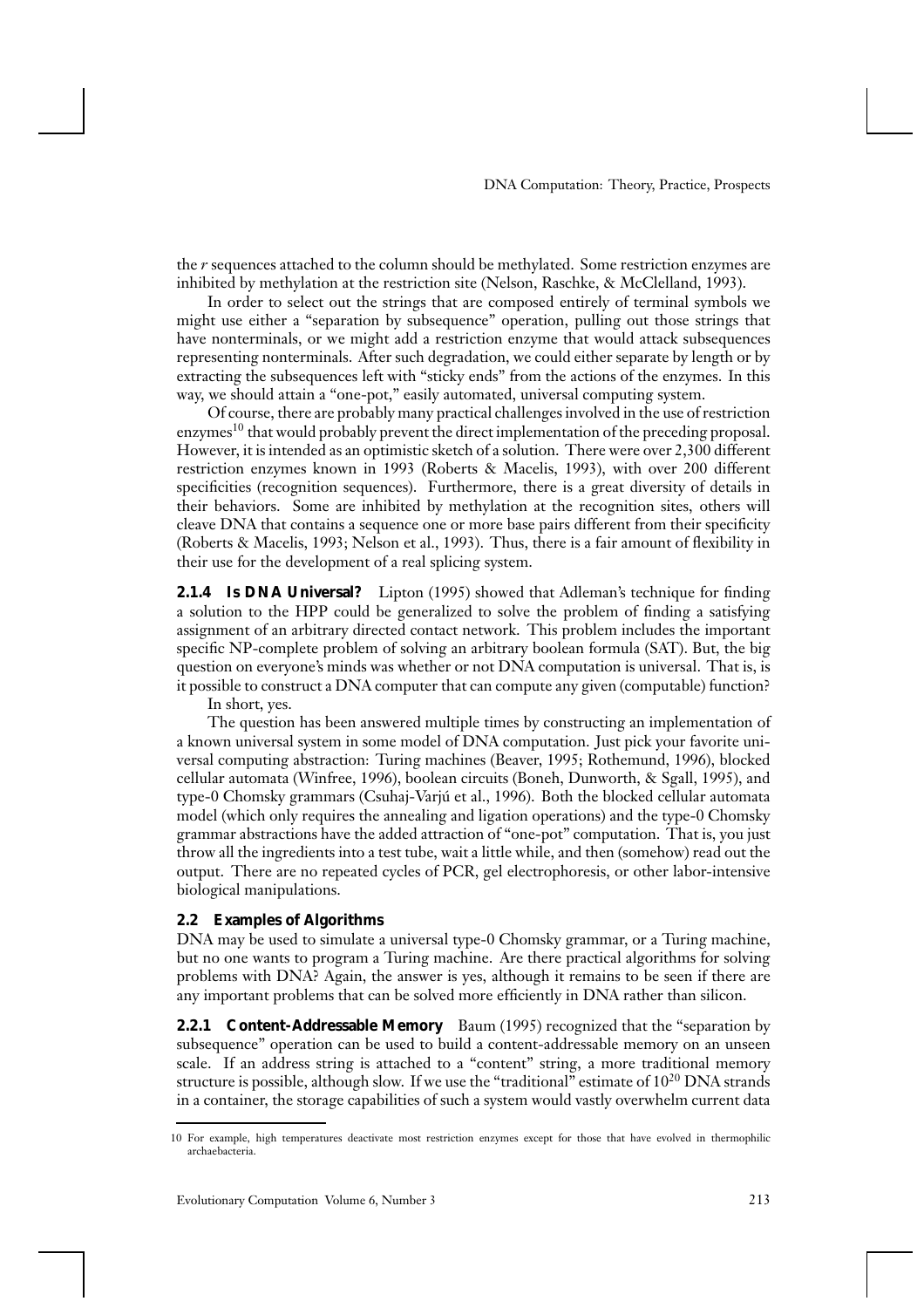storage media. Baum notes that copying and merging such data bases would be relatively trivial. On the other hand, Baum does not address the problem of errors in "separation by subsequence," which would form the basis of his "read" operation. Nor does he discuss the phenomena of degradation of the sequences. Strands of DNA tend to break over time. Still, it remains an intriguing and seemingly plausible suggestion.

**2.2.2 Genetic Algorithms** A significant amount of work in "*in vitro* evolution" predated Adleman's experiment (e.g., Sassanfar & Szostak, 1993; Lorsch & Szostak, 1994; Beaudry & Joyce, 1992). This process typically involves the repeated selection of RNA molecules for some desired catalytic activity. Like most of our genetic algorithms (GAs), RNA simplifies the task by combining genotype and phenotype in one molecule. The challenge is to isolate the "more" active molecules from the "less" active ones, each generation. *In vitro* evolution works particularly well if you want to evolve RNA to bind to some molecule. Then selection can proceed by dipping a column covered with the target molecule into solution and pulling out all those that bind to it. You can even evolve greater specificity by adding decoy molecules, similar to the target, into the solution. Then, the RNA that is not sufficiently specific in its binding properties will bind to the decoys instead of the column, and so will not be selected from the solution. In this way, the fitness function and selection are combined in one operation. A phase of error-prone amplification produces the next generation from the selected RNA strands. A very few generations (e.g., 8) with large populations (e.g.,  $10^{14}$ ) are all that are necessary to evolve the desired results (Sassanfar & Szostak, 1993).

Blumberg (1996b) has sketched an implementation of a more traditional GA using standard DNA computational techniques. His SIMD approach, from Section 2.1.2, can be used to apply a fitness function in parallel across all the strands in the population. You can get mutation "for free" from error-prone PCR. The remaining problems are the implementation of selection for the strands with high fitness scores and the implementation of crossover.

By iterating over the bits of the fitness score, it is possible to pull out all strands that have a score above some fitness cutoff (Blumberg, 1996b). Errors in the separation manipulations give some variation in the results of a selection operation. Blumberg also suggests a method of achieving a uniform crossover.

- 1. Make a copy of the parental DNA for use in crossover.
- 2. Strands of DNA are first paired up using ligation. Although Blumberg is sparse on the details of how to do this, it should be possible to split the population randomly into two test tubes by simply dividing the volume in half. Then, in one half you can append a "sticky" strand to the ends of the strands, and in the other half you can append the complementary "sticky" strand to the beginning of the strands. When the two tubes are merged, they will spontaneously form random pairs.
- 3. Uniform crossover proceeds by iterating over the bits of both parents and building up a new strand of DNA appended to the end of the pair. For each bit position the parental pairs are separated into three test tubes, one for the parents that both have a 1 in that position, one for the parents that both have a 0, and one for parents that have different bits at the current position. In the last case, a random bit is appended to the new "offspring" strand. In the other two cases, either a 1 or a 0 is appended as appropriate (Blumberg, 1996b).
- 4. Cut the newly constructed strands from the pairs of parents and merge them with the original tube of parental DNA.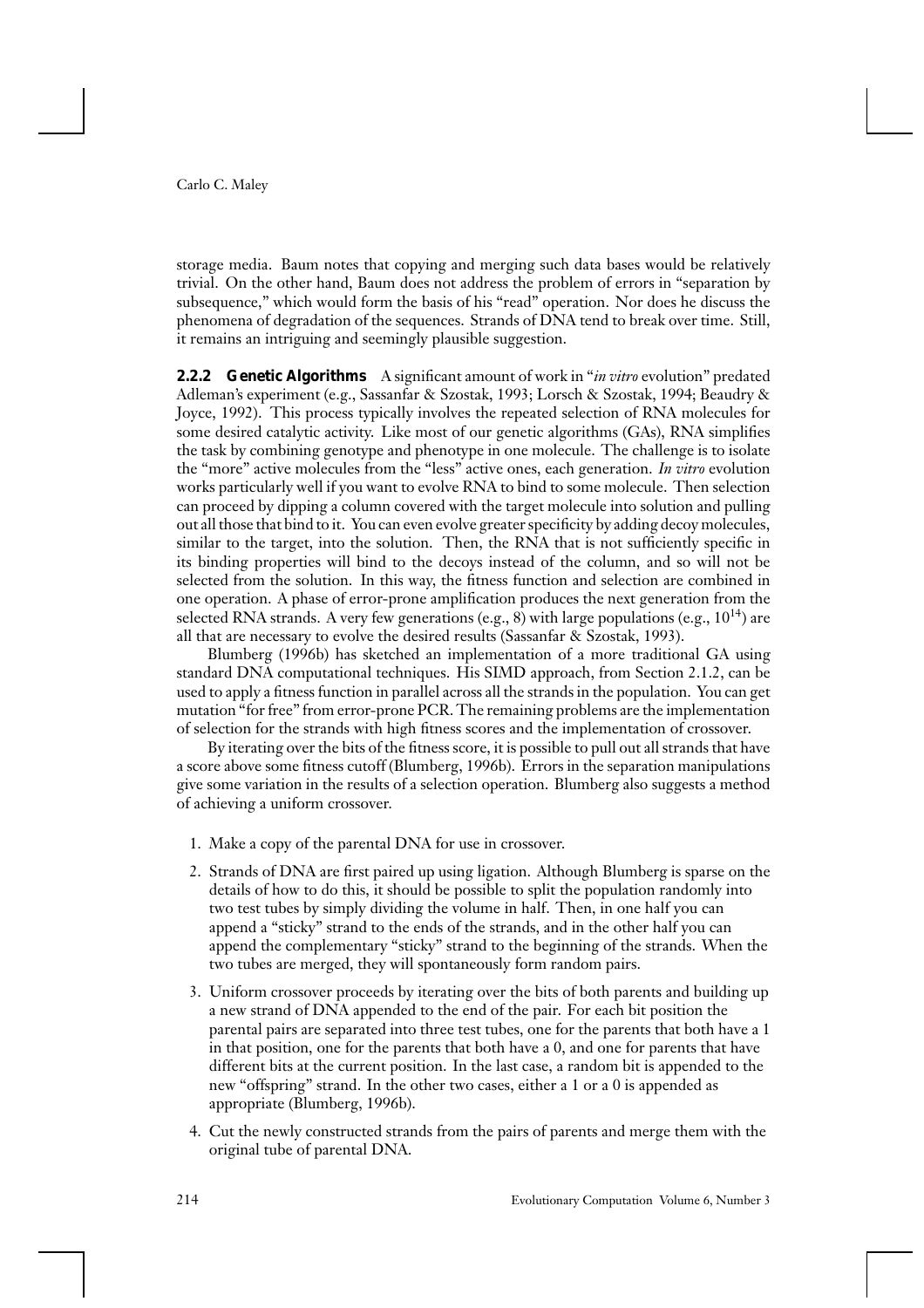Unfortunately, for some problems, uniform crossover with a 50% recombination probability between every bit may tend to destroy partial solutions, or "building blocks," that the GA might have developed (Syswerda, 1989). An alternative, one-point crossover procedure might be realized through the following protocol. Recall that the encoding of the bit strings includes subsequences representing the bits as well as subsequences representing the index or bit position of the following bit.

- 1. Split the "parental" double-stranded DNA into two test tubes.
- 2. Add primers to both test tubes for only one of the two strands in each double-stranded pair of DNA.
- 3. Heat and allow polymerase to construct a partial copy of those strands.
- 4. Pull out the strands containing the primers. These should be partial fragments of the original strands.
- 5. Switch these partial fragments between test tubes. Since the subsequences representing the bit positions will anneal with the same subsequences in the new parental strands, many of the partial fragments can still act as primers for the polymerase.
- 6. Allow polymerase to complete the construction of the strands on the new templates.

This protocol will result in a bias for "mating" between strands that are similar in the region of the point of crossover due to the preferential annealing of a partial strand to a well-matching parent in the new test tube during step 5.

In any case, genetic algorithms are likely to provide a promising line of research in DNA computing for at least three reasons. First, GAs are based on populations of individuals. Second, they can make use of the noise that, at the present, is unavoidable in DNA computing. Third, because of the semantic match between GAs and the role of DNA in evolution, there already exists a large set of enzymes for manipulating DNA in ways likely to be useful for the implementation of GAs. DNA computation generally provides enormous populations of solutions but at a cost of extremely slow manipulations of those solutions. A useful contribution in this area would be the study of how we might best trade off large population sizes for fewer generations.

**2.2.3 Breaking DES** More dramatic, however, was the description by Boneh, Dunworth, and Lipton (1995) of an algorithm for breaking the Data Encryption Standard (DES). This is just a variation on the boolean circuit satisfiability algorithm. The only requirement for the algorithm to find a 56-bit DES key is one example of a 64-bit sample of plain text and the encryption of that text. The algorithm follows in three steps:

- 1. Generate all possible 56-bit keys in the standard "generate and isolate" style of DNA computation.
- 2. For all keys in parallel, simulate the behavior of the DES circuit given that key and the 64-bit sample of plain text. (Section 2.1.1 gives a description of such a circuit simulation.) The DES circuit requires only a minor elaboration to handle XOR gates and 64 entry lookup tables. The result is to append an encrypted version of the plain text to each strand of DNA representing a key.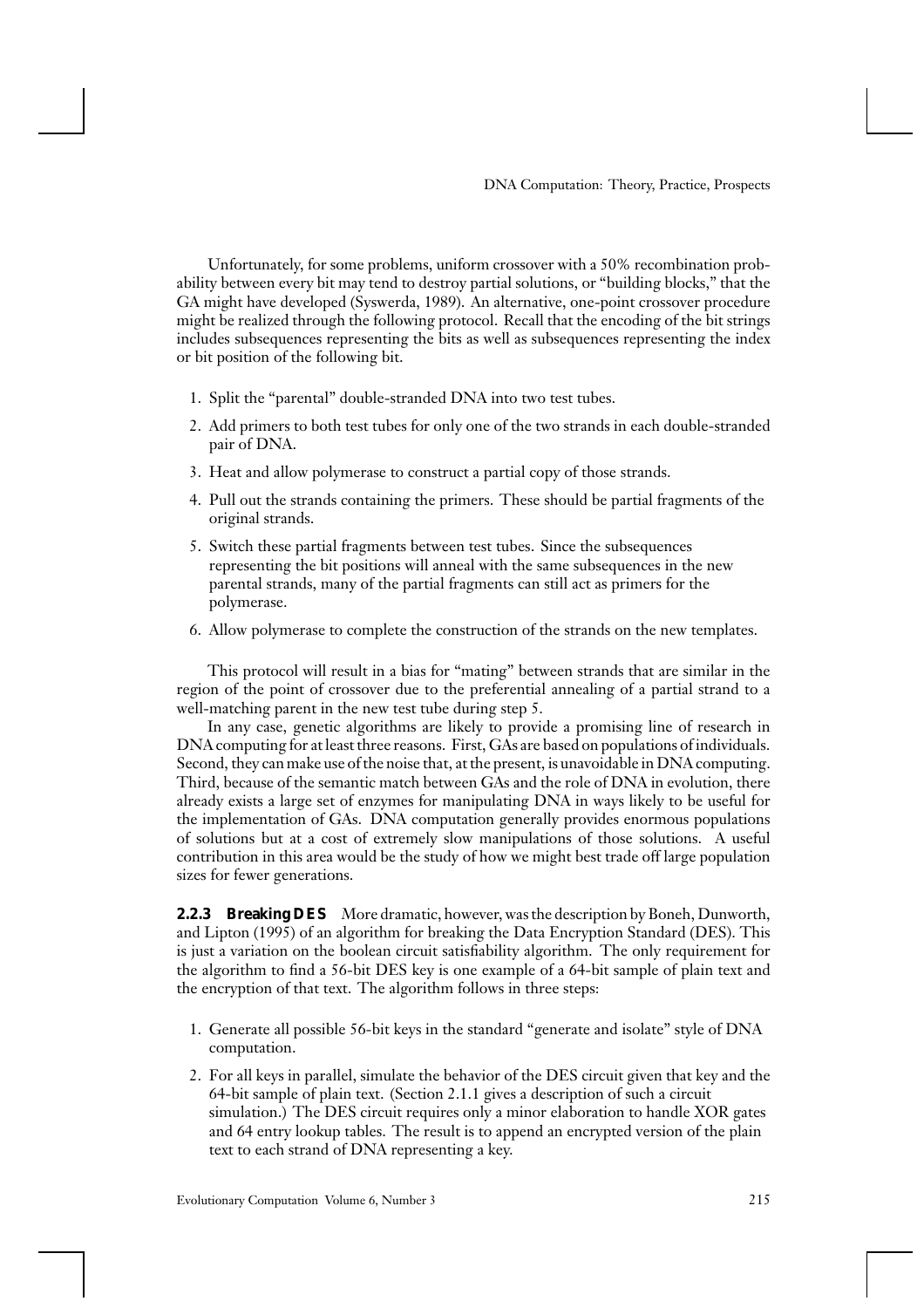3. Use the known encrypted version of the plain text to separate out all those keys that produce that encryption.

Boneh, Dunworth, and Lipton (1995) use the somewhat more conservative estimate that  $10^{17}$  strands of DNA can fit in a liter of water. Thus, assuming all operations work perfectly, including the generation of the initial keys, all the separation steps involved in simulating the circuit, and extracting the answer strands, such a process can break any encryption algorithm that uses keys less than or equal to 57 bits—one bit more than necessary in the case of DES. Boneh et al. claim the algorithm will work in the same amount of time for keys up to 64 bits long. This claim is predicated on a more optimistic estimate of the ability to manipulate 10<sup>20</sup> strands of DNA and it would probably require more than a liter of water.

If they can set up a laboratory that can do 32 separations in parallel, a table lookup can be done in one of these parallel separation steps. Their algorithm requires a total of 916 separation steps (128 table lookups, 788  $\times$  3 XOR gates evaluated three at a time). With a rough estimate of 1 hour per separation step, and the calculation of 10 separation steps per day, DES could be broken in about 4 months of work. What is worse for those who rely on DES is that, once this calculation is made, the results can be used repeatedly to locate other keys, given the same pair of plain text and encrypted text under the new key. Needless to say, for the cryptographers this is worth worrying about. However, before we run to the bank, let's focus on what it would take to carry out 916 separation steps successfully. That brings us to our next topic.

## **3. Getting It Wrong**

Can errors be adequately controlled? Numerous authors (Adleman, 1994; Lipton, 1995; Roweis et al., 1998) have identified the problem of errors as the defining challenge for the success of DNA computation. We have only begun to comprehend the scale of this obstacle.

## **3.1 Getting It Wrong in Practice**

Kaplan et al. (1995) set out to replicate Adleman's original experiment (Adleman, 1994), and failed. Or to be more accurate, they state, "At this time, we have carried out every step of Adleman's experiment, but we have not gotten an unambiguous final result." Adleman himself reported contamination of his 140-bp sample with 120-bp molecules. Kaplan et al. describe just how bad it gets. They used both a positive and a negative control. The positive control was a simple graph with in-degree 1 and out-degree 1 for every node between  $v_{in}$  and *vout*. This formed a single (Hamiltonian) path. The negative control was a graph identical to Adleman's except a single edge was removed, making the HPP unsolvable.

Errors appeared at every stage. After annealing and ligation (step 1), gel electrophoresis showed a wide smear with some peaks for different lengths generated under all three experiments. Kaplan and colleagues expected to see bands at the different "possible" path lengths. Even the positive control, with such a simple structure, resulted in many different length paths, including "impossible" paths longer than the total number of edges in the graph. When they cut out this path and ran it again on the gel, they found bands at 120- and 140-bp, suggesting either contamination due to the shorter (faster) strands getting caught in the gel, or "an unusual configuration of 3 strands of partially hybridized DNA." Kaplan and colleagues suggest that incomplete ligation, irregular ligation, heterogeneous sequencedependent shapes of different paths, paths that break in the gel, temporary binding of proteins to the DNA in the gel, or single strands hanging off the ends may explain the smear. In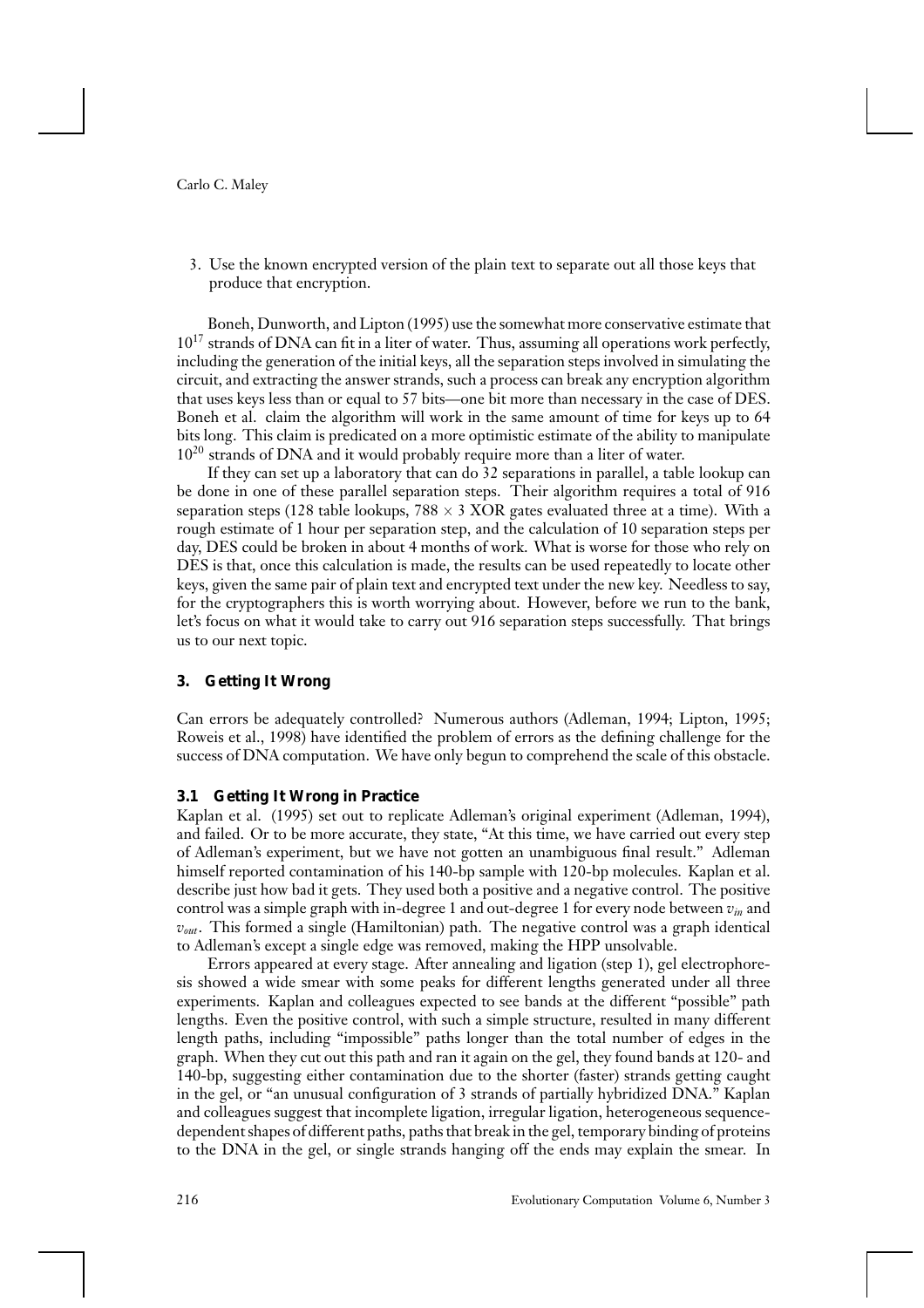other words, there are many potential problems in both ligation and gel electrophoresis that interfere with the computation. Furthermore, it is extremely hard to separate strands of similar lengths. After two cycles of electrophoresis and PCR, Adleman had to repeat the electrophoresis four times on the product of the third PCR (Kaplan et al., 1995), each time removing the 120-bp band in an attempt to reduce contamination.

Things only get worse with the introduction of PCR. The polymerase will extend any double strand that has a single 5' strand hanging off the end. In Adleman's experiment, PCR immediately follows the ligation of the first step. All of the undesired paths and fragments of paths are still present in the solution. PCR using the source and destination nodes as primers is supposed to selectively amplify those paths starting with the source and ending with the destination nodes. However, any partially built paths would also be acted upon, although presumably only once. PCR is designed with the assumption that the proportion of primer is far greater than the proportion of template in the solution. If there are a lot of templates, the interactions between the templates can interfere with the PCR (Kaplan et al., 1995). In this case, the edge and node strands can certainly interact. Finally, they estimated that for each magnetic bead extraction in step 4, they only recovered approximately 50% of the DNA (Kaplan et al., 1995). None of this is encouraging.

No further work analyzing error rates has been published in the field. The polymerase enzymes in PCR do make mistakes when they are synthesizing the copies of the DNA strands. This is true even in the absence of incomplete ligation products. Depending on the polymerase enzyme used, the error can be as low as  $7\times 10^{-7}$  per base pair (for *Pfu*) (Cha & Thilly, 1995). There is evidence that an alternative process, called the ligase chain reaction (LCR), does better than most PCR enzymes (Dieffenbach & Dveksler, 1995). Sequencing DNA, that is, reading out the order of the nucleotides in a strand, requires the use of both PCR and gel electrophoresis. Thus the problem of errors in the sequencing reduces to the problems of errors in PCR and gel electrophoresis. Furthermore, the specificity of annealing depends on many factors including temperature, salt content of the solution, and the proportion of G's and C's relative to T's and A's in the sequences. Finally, merging two test tubes can break DNA strands, and leave others stuck to the surface of the discarded tube.

## **3.2 Getting It Wrong in Theory**

Because of the dominance of the "generate and test" technique in the field of DNA computing, people concerned with containing and controlling error rates have focused on the two important phases of that approach: generating the set of potential solutions and filtering out the correct solutions.

**3.2.1 Covering the Solution Space** One common procedure in DNA computation that has generated some analysis is the process of generating all bit strings of length *n*. What is the chance that all 2*<sup>n</sup>* are actually generated by the proposed random processes? Adleman (1994) argues that the quantity of DNA "should grow exponentially with the number of vertices in the graph." However, if in general we assume that solution sequences are being created at random, then the problem of how much DNA you need, or how many solutions you need to generate, reduces to the coupon collector's problem. This problem states that you want to collect the entire set of *n* different coupons by randomly drawing a coupon each trial. You can expect to make *O*(*n* log *n*) drawings before you collect the entire set. Similarly, the amount of DNA required to create all  $2^n$  potential solutions is actually  $O(n2^n)$ . This was first noted in Linial and Linial (1995). Bach, Condon, Glaser, and Tanguay (1996) show that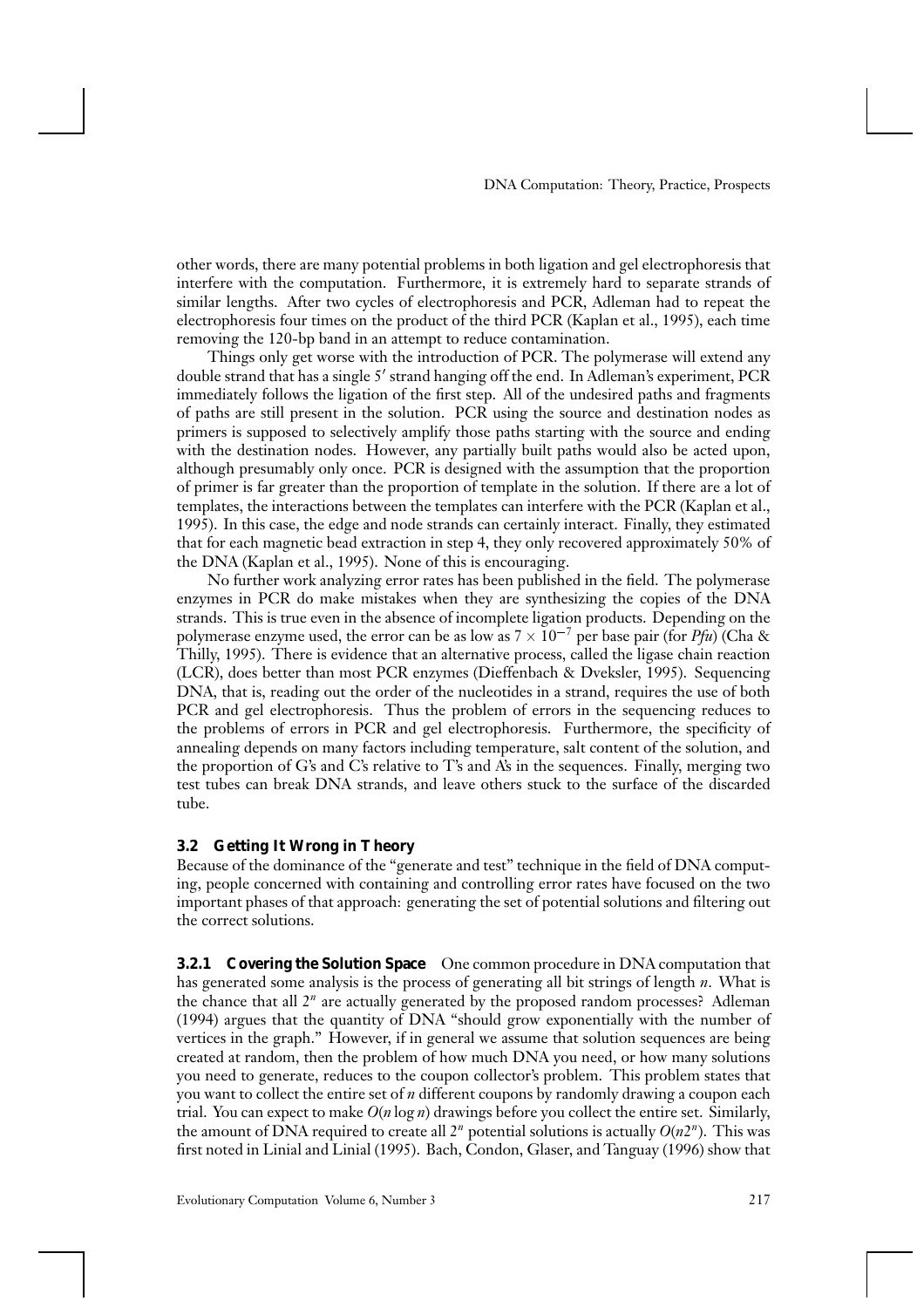Lipton's (1995) algorithm for generating random solutions reduces to the coupon collector's problem. Even though there is some bias in the process due to the equal amounts of "0" and "1" subsequences added to the test tube, the first  $2^{n-1}$  solutions form in a relatively unbiased fashion. Thus, in order to have a reasonable chance  $(1 - \epsilon)$  of generating all possible solutions under Lipton's algorithm, you need to use *O*(*n*2*<sup>n</sup>*) DNA.

**3.2.2 Separation by Subsequence** Most of the work up to the present has focused on the problem of the separation step (Amos, Gibbons, & Hodgson, 1998; Boneh and Lipton, 1998; Karp, Kenyon, & Waarts, 1995; Roweis et al., 1998). This is not surprising, given its prominence in DNA algorithms. The separation step is estimated to exclude a correct strand (a false negative) with 0.05 probability and include an incorrect strand (a false positive) with  $10^{-6}$  probability (Karp et al., 1995; Amos et al., 1998). Thus, the chance of avoiding an error in the 916 successive separation steps of the DES breaking algorithm is vanishingly small. There have been three significant responses to this problem.

Boneh and Lipton (1998) propose using PCR intermittently to amplify the strands in the test tube. Over a series of separation steps, the proportion of "good to bad" strands should grow, and so regular amplification helps to make sure you do not lose the good strands in the wash. At the end of the process, one can sample the remaining DNA in the final test tube and check it on a traditional computer. It is usually trivial to check whether the encoded answer is actually a correct answer to the problem. However, if the algorithm is relatively simple, for example adding two binary numbers (Guarnieri, Fliss, & Bancroft, 1996), then checking the answer might take just as long as generating the answer on a silicon computer. Furthermore, this technique of repeated amplifications only works for a "decreasing volume" algorithm, that is, an algorithm where the number of distinct DNA strands in the test tube of interest decreases as the algorithm progresses.

Both Karp et al. (1995) and Roweis et al. (1998) replace a single separation with a series of separations. They trade off time and space (number of test tubes) for accuracy. If the separation step divides a set of DNA strands into a "True" test tube and a "False" test tube, the simplest version of this is to repeat the separation step on the False test tube, in order to lower the rate of false negatives. A more sophisticated version of this step is to do repeated separations on both results creating an array of test tubes 1, ::: , *n*, where test tube *k* contains all those strands that have been processed as True *k* times. Thus, a DNA strand does a biased random walk across the array. Roweis et al. (1998) suggest fixing the size of the array and making absorbing boundaries out of the test tubes at the ends. They point out that any DNA strands that reach the boundary test tubes can immediately be used in the next step of the computation. This creates a form of pipelining. By increasing the size of the array and thus the number of separation steps that must be performed, the error rates can be made arbitrarily small.

Finally, Amos et al. (1998) take the Captain Kirk approach, i.e., they change the rules of the game. They develop a framework for DNA computation that avoids the use of separation by subsequence. Or more accurately, they implement separation by subsequence not by annealing the subsequence and extracting using magnetic beads or a fixed column, but by a series of "mark, cut, and separate by length" operations. "Mark" is implemented by introducing the Watson–Crick complement of a sequence to select all those strands that do not contain the desired subsequence. In other words, the False strands are marked. Then a polymerase enzyme is added to the solution. These enzymes require a short double-stranded section (the "primer") of DNA in order to begin their work of building the complement of the remaining single-stranded portion. Polymerases only extend the primer strand in one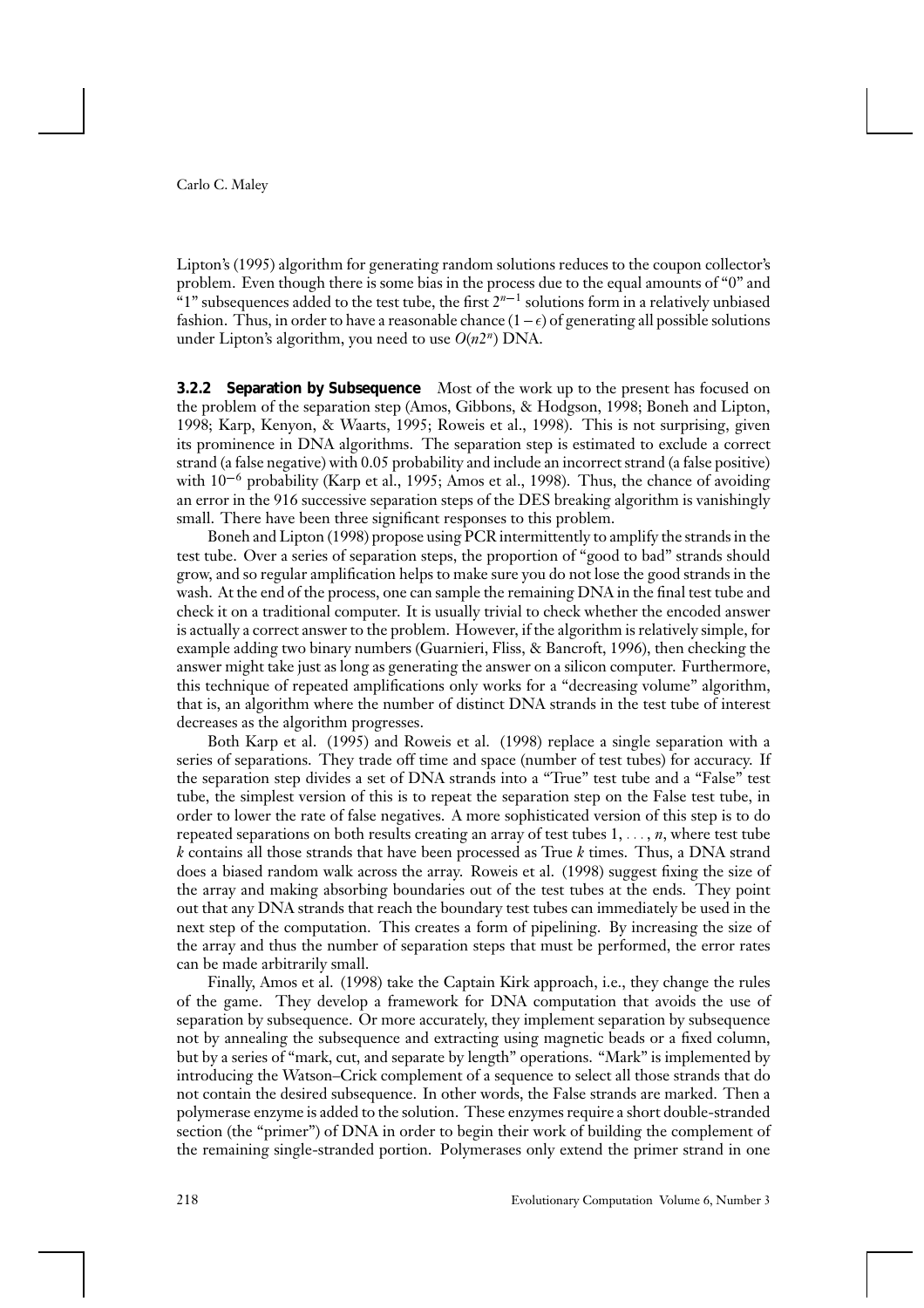direction, starting from the  $3'$  end of the primer. Once the polymerases have finished their work, strands have been marked by making them double-stranded DNA. Every bit position in these strands has been designed to include a subsequence that is recognized by a restriction enzyme. Amos et al. suggest using the *Sau*3AI enzyme that will cut only double-stranded DNA. Thus all the marked strands are cut by the enzyme. Then, with gel electrophoresis, the intact single strands at full length can be separated from the undesired fragments.

In order to use this method for algorithms that require the use of both the True and the False results of a separation, one has to copy the original test tube and then run a complementary modified separation procedure on the two test tubes. This process will destroy the True strands in one test tube and the False strands in the other. Since they quote that restriction enzymes are "guaranteed" to cut any double-stranded DNA containing the appropriate restriction site, Amos et al. (1998) claim this method is a significant improvement over methods that use separation by annealing. Unfortunately, they rely instead on the highly error-prone process of gel electrophoresis (Kaplan et al., 1995).

The problem of errors remains the largest area of open questions at present. Biological processes are messy almost by definition. More work needs to be done to design algorithms for handling the errors in the processes. Following Amos et al. (1998) we might also look into models of computation that exploit relatively error-free, and practical, biological processes. Most importantly, more experiments need to be carried out in the lab to determine what processes are in fact practical for computation and to measure the resulting error rates.

## **4. Getting Wet**

The most disappointing thing about the field to date is the lack of experimental results. Besides Adleman's (1994) original work, and Kaplan et al.'s (1995) attempted replication, few have actually ventured into the lab. Ogihara and Ray (1997) provide one harbinger of doom. Two out of three attempts to evaluate a 3-gate circuit failed due to "pipetting error."<sup>11</sup>

## **4.1 Computation in the Plane**

One exception to the dearth of experimental results is the work by Winfree, Yang, & Seeman, (1998). They have made a start at implementing the blocked cellular automata (BCA). So far, they have provided some initial evidence that they can construct a planar rectangle of DNA and that these rectangles seem to anneal to each other as desired. However, the good stuff, an actual computation, is yet to come. It is also not clear that a BCA can be made into an efficient engine for computation. In particular, a single annealing error destroys a BCA computation (Winfree et al., 1998).

Another exception is the contributions of an interdisciplinary group at the University of Wisconsin. They propose the idea of carrying out DNA computation on a surface rather than in solution (Cai et al., 1997; Liu et al., 1998). This approach sacrifices quantity of DNA strands for ease of manipulation. One end of each DNA strand is attached to a planar surface. In their experiments the researchers have attached the  $5'$  end to a glass surface. They estimate that they can fit  $10^{12}$  strands on 1 cm<sup>2</sup>. Instead of separating sequences into physically different containers, they operate on subsets of the strands by marking strands and then operating either on the marked or unmarked strands. This has the benefit of not losing strands in a separation operation. Similar to Amos et al. (1998), they "mark" a strand by making it a double strand through the process of annealing a primer to it and then using a

<sup>11</sup> Pipettes are the small syringes used for moving small precise volumes of liquid between containers. Pipetting error is thus a form of sampling error. Sampling from the test tubes of DNA failed to produce a representative sample of the contents of the test tube.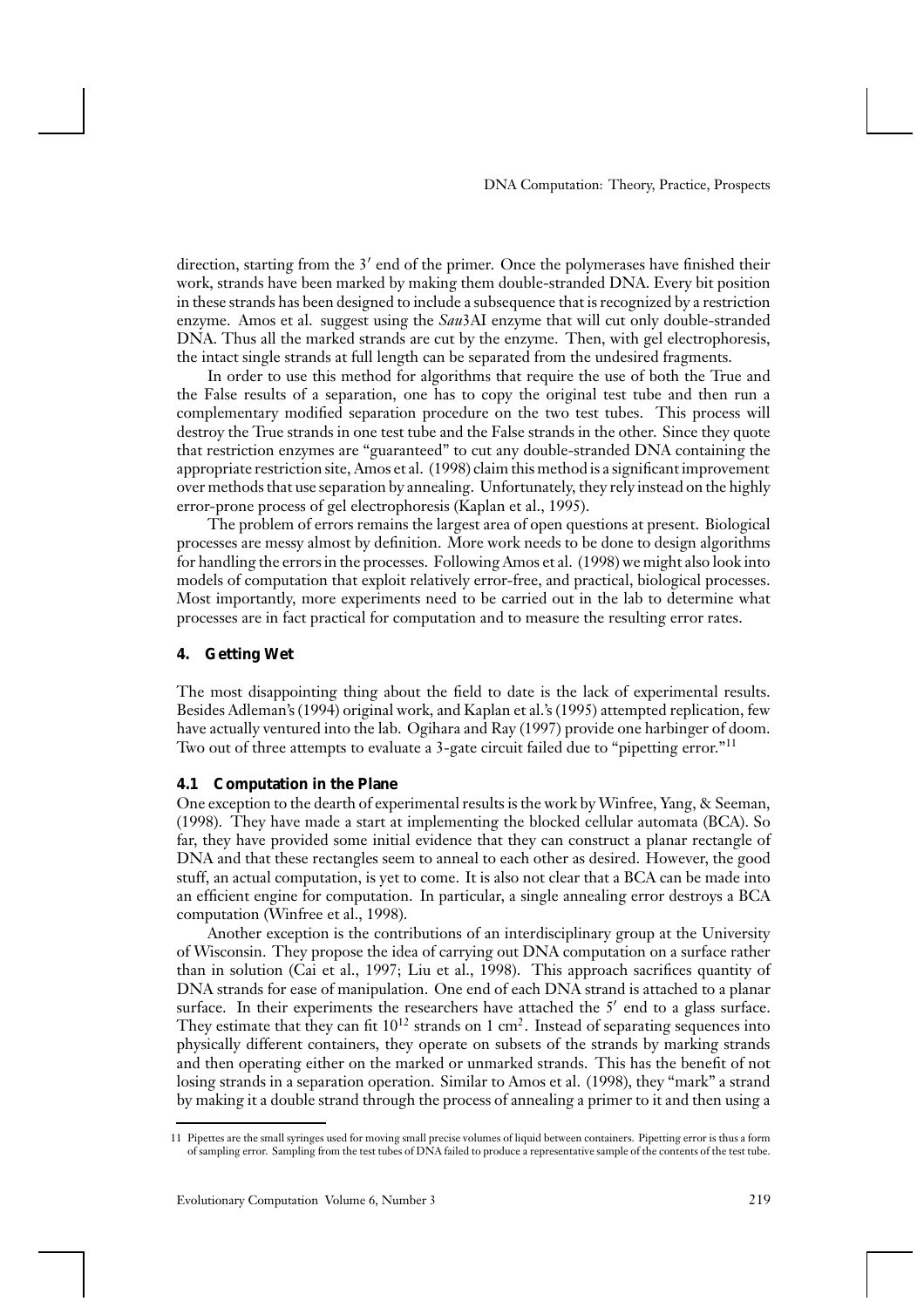polymerase to build the complementary strand. The primer here can just be a subsequence that is being used to select strands. Unmarking is then just a matter of melting off the complementary strands. They can destroy a marked or an unmarked strand through the introduction of an exonuclease. This is an enzyme that chews up double- or single-stranded DNA (depending on the enzyme), breaking the covalent bonds between the nucleotides. The remaining important operation in their model of DNA computation is the appending of a new subsequence to the marked (or unmarked) strands. Depending on the polymerase enzyme used to mark the strands, the end of a strand is either "blunt" or has a one base (A) "sticky" end. They ligate the new subsequence to the marked strands using a ligase that only works on double-stranded DNA. Ligation to sticky-ended DNA is "substantially more efficient" (Cai et al., 1997).

Liu et al. (1998) have begun using the surface-based approach to solve a five-variable instance of the circuit SAT problem. Their representation of the state of each variable is encoded in an extremely dense fashion. A single nucleotide codes each variable's state. These five nucleotides are sandwiched between 20-mer primers for PCR. Liu et al. have attempted three preliminary experiments to see if their approach is feasible. First, they examined the specificity of the "mark" operation. They attached two different strands to different patches of the glass surface and then allowed fluorescently tagged complementary strands to anneal to the different strands. However, one of the two attached strands had a 1-base mismatch with the annealing strands. Although they found dramatically higher rates of attachment in the perfectly matching strands, they did detect some fluorescence in the patch with the 1-base mismatch strands. Evidence suggests this is due to the tagged strands becoming attached to the surface itself, and not to them annealing to the 1-base mismatched strands. Specifically, washing in distilled water, which should break apart the double strands, still leaves some fluorescence in the patch. Liu et al. (1998) are currently working on eliminating this problem through using alternative surface chemistries.

Their other two experiments were entirely successful. They showed that treatment with Exonuclease I, which specifically degrades only single-stranded DNA, effectively implements the "destroy unmarked" operation.<sup>12</sup> They also found that they could combine the "mark" and "destroy unmarked" operations successfully. However, it should be noted that they did not try to selectively mark sequences. Rather, for four different patches they simply marked all the strands, while four other patches were left unmarked. Then all eight patches were treated with Exonuclease I, and only the unmarked patches were destroyed.

Several challenges remain. The "destroy marked" and the "append" operations have yet to be demonstrated. "Append," in particular, is required in order to implement the Boneh, Dunworth, and Sgall (1995) algorithm for boolean circuit satisfiability. At present they use an attachment chemistry that attaches the strand at its  $5^{\prime}$  end. This approach will not work for the operation of marking strands by their inclusion of a subsequence. In order to mark a subsequence, the complement of the subsequence is allowed to anneal to strands on the surface. Then a polymerase is added that builds out the rest of the complementary strands based on the presence of that primer. However, polymerases build toward the  $5'$  end of the complementary strand. So, in order to make the exposed end double stranded, and so avoid degradation from Exonuclease I, it is necessary to attach the  $3^\prime$  end of the strand to the surface and leave the 5' end free.

As was mentioned, the specificity of the "mark" procedure needs refinement. Furthermore, as the base strands get longer, it becomes harder to discriminate single-base

<sup>12</sup> Exonuclease I also works in a solution, but on a surface it requires bovine serum albumin (BSA) or nonionic surfactant Tritron X-100 to facilitate its activity.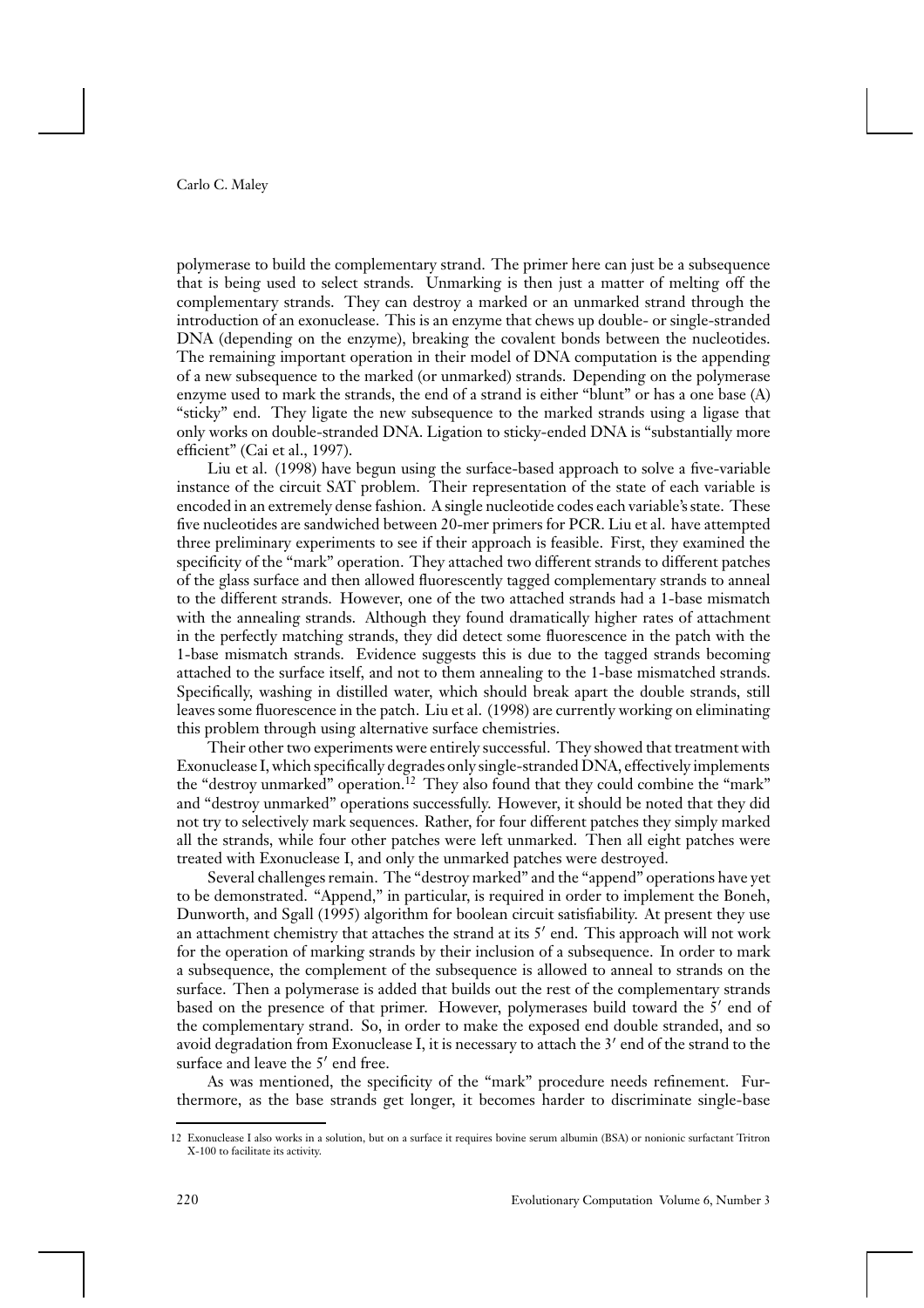mismatches. In their experiments, Liu et al. (1998) use a 15-mer—5 nucleotides to encode the 5 variables and 10 left over for future demonstrations on more complex problems. They suggest that for problems requiring many more nucleotides, the operations might have to be divided up into 15- or 20-mer subsequence "words" in order to attain single base pair mismatch levels of discrimination. Even if this works, annealing is not 100% efficient. So we effectively land right back with the problem of false negatives and positives that plagued the "separation by subsequence" operation.

#### **4.2 Adding a Further Complication**

The most recent published contribution has been a strikingly new form of "one-pot" computation. Guarnieri et al. (1996) have developed a procedure to implement the addition of two nonnegative binary numbers through a chain reaction. Furthermore, they have demonstrated the algorithm on pairs of single-bit binary numbers. They implement an addition through a cascade of branches in the chain reaction that are predicated on the value of the sum in the previous bit position. I have summarized their algorithm in pseudo-C code below.

```
int number1[n]; /*Binary numbers represented as arrays of bits.*/
int number2[n];
carry = 0; /*Keeps track of the carryover from the previous bit.*/
n2 = 0; /*An intermediary variable to hold carry + number2.*/
for (i=0; i < n; i++) {
   if (number2[i] == 0) /*Calculate number2 + carry.*/
      if (carry == 0)n2 = 0;else n2 = 1;
  else
      if (carry == 0)n2 = 1;else n2 = 2iif (number1[i] == 0 /*Calculate number1 + n2.*/
      switch (n2) {
        case 0: output(0); carry = 0; break;
        case 1: output(1); carry = 0; break;
        case 2: output(0); carry = 1; break;
      }
  else
     switch (n2) {
        case 0: output(1); carry = 0; break;
         case 1: output(0); carry = 1; break;
         case 2: output(1); carry = 1; break;
      }
}
if (carry == 1) output(1); /*Spit out any carryover.*/
```
Notice that there is no explicit addition operation in the above algorithm, besides my encoding of the iteration. The branching statements are implemented as annealing operations between the number being constructed (the sum of the two input numbers) and a set of possible complements. Once the number being built (the sum) anneals to the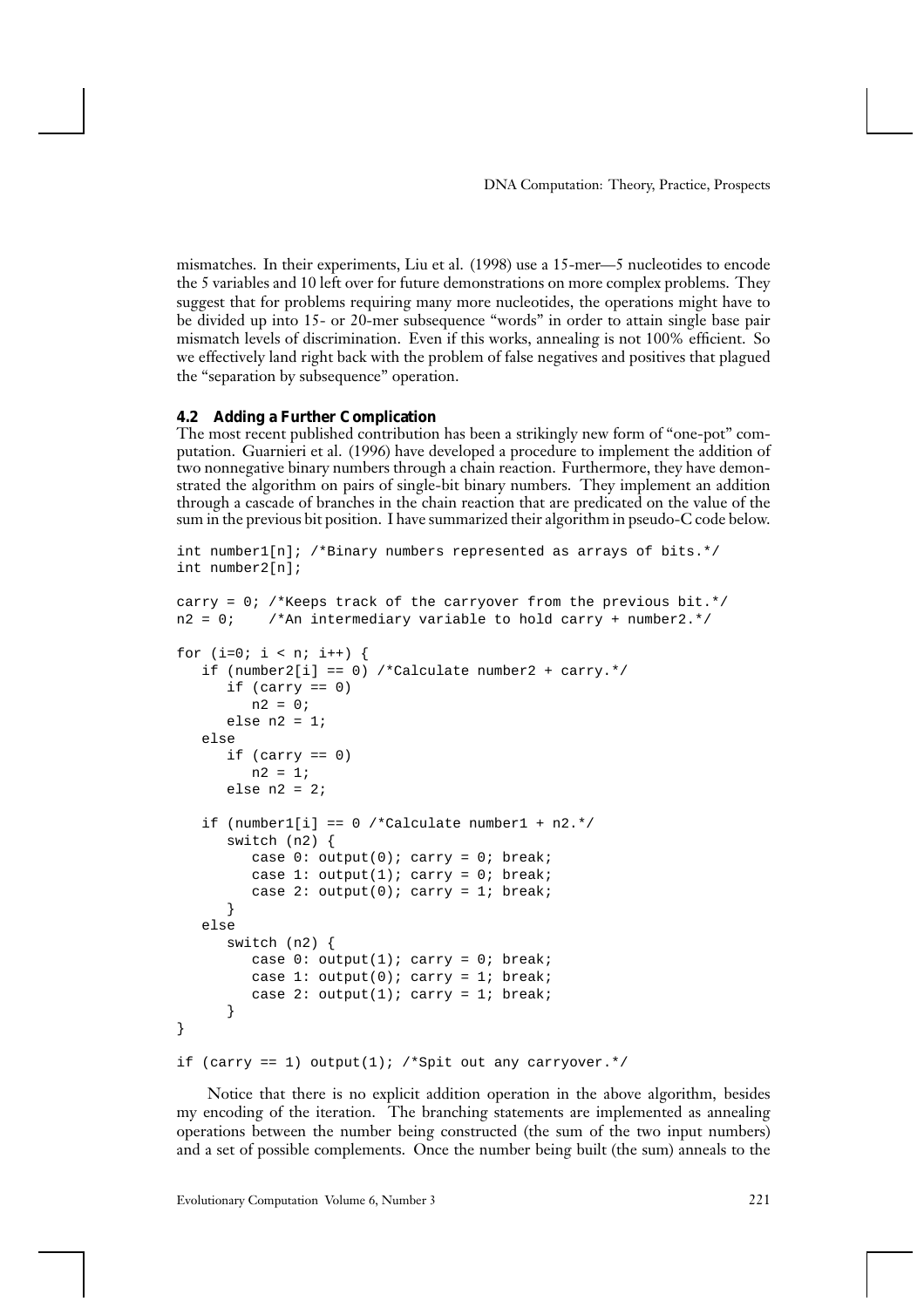## **Addition of 11 + 11: bit 0**



Figure 7. Addition proceeds from least significant to most significant bit. The numbers in parentheses represent subsequences encoding partial sums at each bit position. The numbers without parentheses are the bits of the answer. The subsequences are all assumed to include patterns that label the bit position, so that (0) at bit position 0 is a different sequence than (0) at bit position 1. Multiple fragments represent the operands n1 and n2. The addition for bit position 0 is simpler than addition for the other positions because there is no carry bit from a previous computation. Thus at the start, the least significant bit of the "answer" is the same as the least significant bit of n1. This bit is then added to the least significant bit of n2, and the result includes both the least significant bit of the sum of n1 and n2 as well as a pattern representing the presence (or absence) of a carry-over bit.

appropriate strand, a polymerase enzyme extends the sum. Then the two strands are melted apart and then cooled so that the sum is then free to anneal to the next bit position value in the sequence. Each value in each bit position has a unique sequence. Thus, if the number2 had a 1 in the  $2<sup>3</sup>$  position, there would be two strands added to the soup, one representing the code if (carry == 0)  $n2 = 1$  and one representing if (carry == 1)  $n2 =$ 2. Then, if the sum had a string at its 3' end representing the complement  $\overline{carry} == 1$  in the  $2<sup>2</sup>$  position, it would bind to the second option and polymerase would add on the string representing  $n^2 = 2$  at the  $2^3$  position. The same process follows for the reaction with the  $2<sup>3</sup>$  position in number1 but this time, three strings would be present in the test tube representing how to extend the sum under each of the three cases n2 = 0, 1, 2. In this way, the addition operation is actually built into the encoding of the two binary numbers. At the end of the chain reaction, the resulting sum must be sequenced in order to determine the result. The addition of  $11 + 11$  (3 + 3 in binary) is depicted in Figures 7, 8, and 9. The amount of DNA necessary to implement an *n*-bit addition is only *O*(*n*), although it requires the construction of seven unique subsequences (and their complements) for each bit position.

Guarnieri et al. (1996) point out the worst flaw in this algorithm. The encoding of the output number is different from the encoding of the two input numbers. Thus, the output cannot be fed back into the DNA computer for future computation without translating it back into the input format. There are further limitations. As they state from the beginning, this procedure works only for nonnegative numbers. Theoretically, this algorithm should be able to handle different addition operations being carried out in parallel as long as all subsequences representing different bit-position branches in the test tube are unique and unlikely to bind to each other. Although it is a "one-pot" computation, $13$  it must be driven by temperature cycling. The speed of the cycling is limited in turn by the speed of the annealing

<sup>13</sup> It is a "one-pot" algorithm in theory. In implementation, Guarnieri et al. (1996) added the terminal "carry" strand to the solution after they had carried out the addition on the first bit position of 1+1. So it still remains to be demonstrated how effective a chain reaction will be.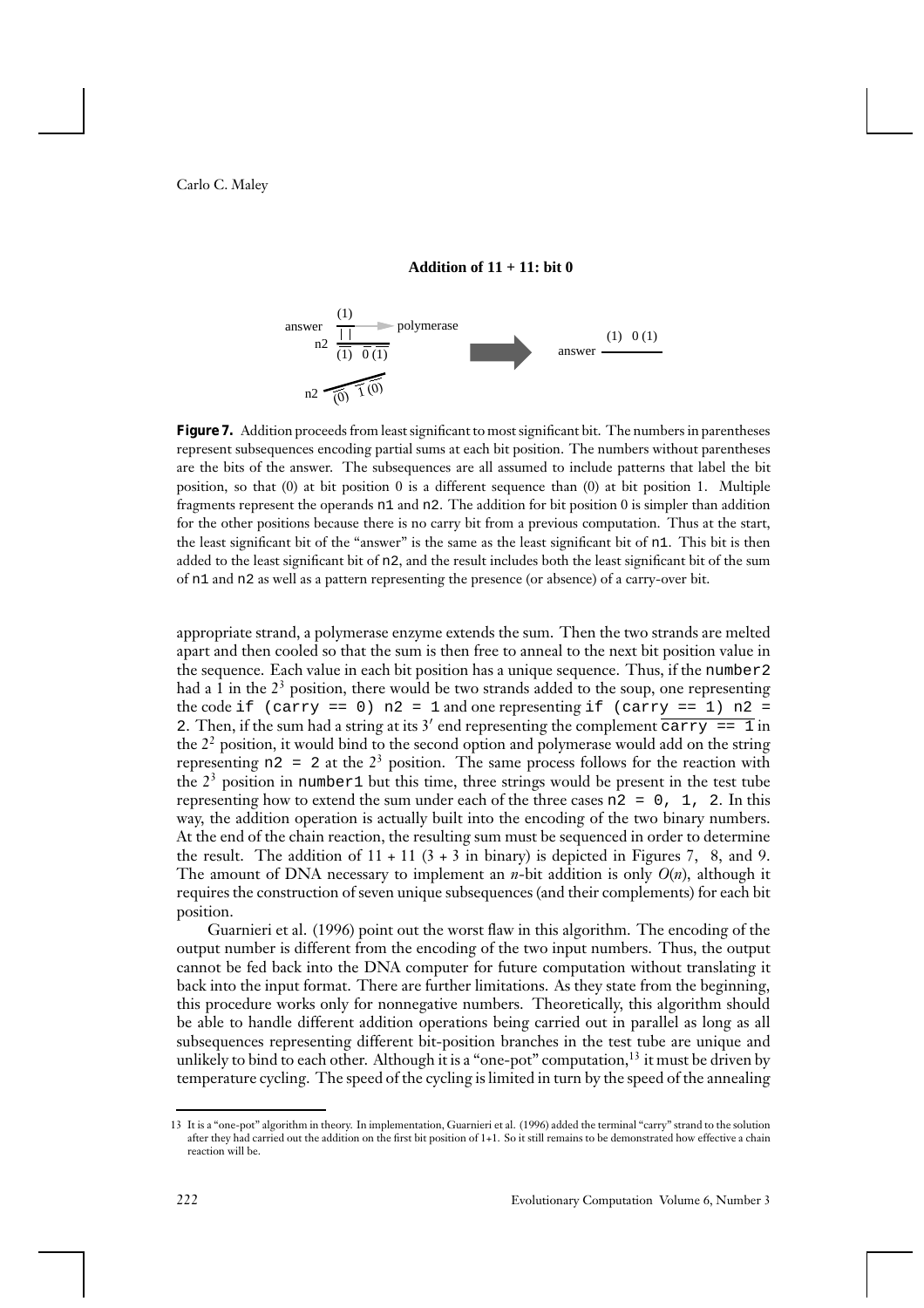DNA Computation: Theory, Practice, Prospects

#### **Step A: answer + n1**  $(1) 0 (1)$ polymerase (1) 0 (1) answer (2) answer  $n1 \frac{1}{(1)(2)}$ n1 (0)  $\overline{(1)}$ **Step B: answer + n2** (1) 0 (1) (2)  $(1) 0 (1)$ (2) 1 (1)  $\blacksquare$ answer polymerase answer n2  $(2)$   $\overline{1}$   $\overline{(1)}$ n2 (0)  $1 \overline{0}$   $n2 \overline{1}$   $\overline{0}$   $\overline{0}$   $\overline{1}$ n2

## **Addition of 11 + 11: bit 1**

Figure 8. For all bit positions other than the least significant bit, addition has to follow in two steps. In step A, the carry-over bit is added to the bit of n1. Then, in step B, the result is added to the bit of n2. Note again that n1 and n2 are both represented as a set of DNA fragments, only one of which will bind to the answer strand in the chain reaction. The  $3'$  ends of these fragments have been altered to prevent the polymerase extending them.

## **Addition of 11 + 11: Carry−over**



Figure 9. Finally, a strand representing the carry-over bit anneals to the answer and completes the process of constructing the answer: 110 (in reverse order), or 6, encoded in binary.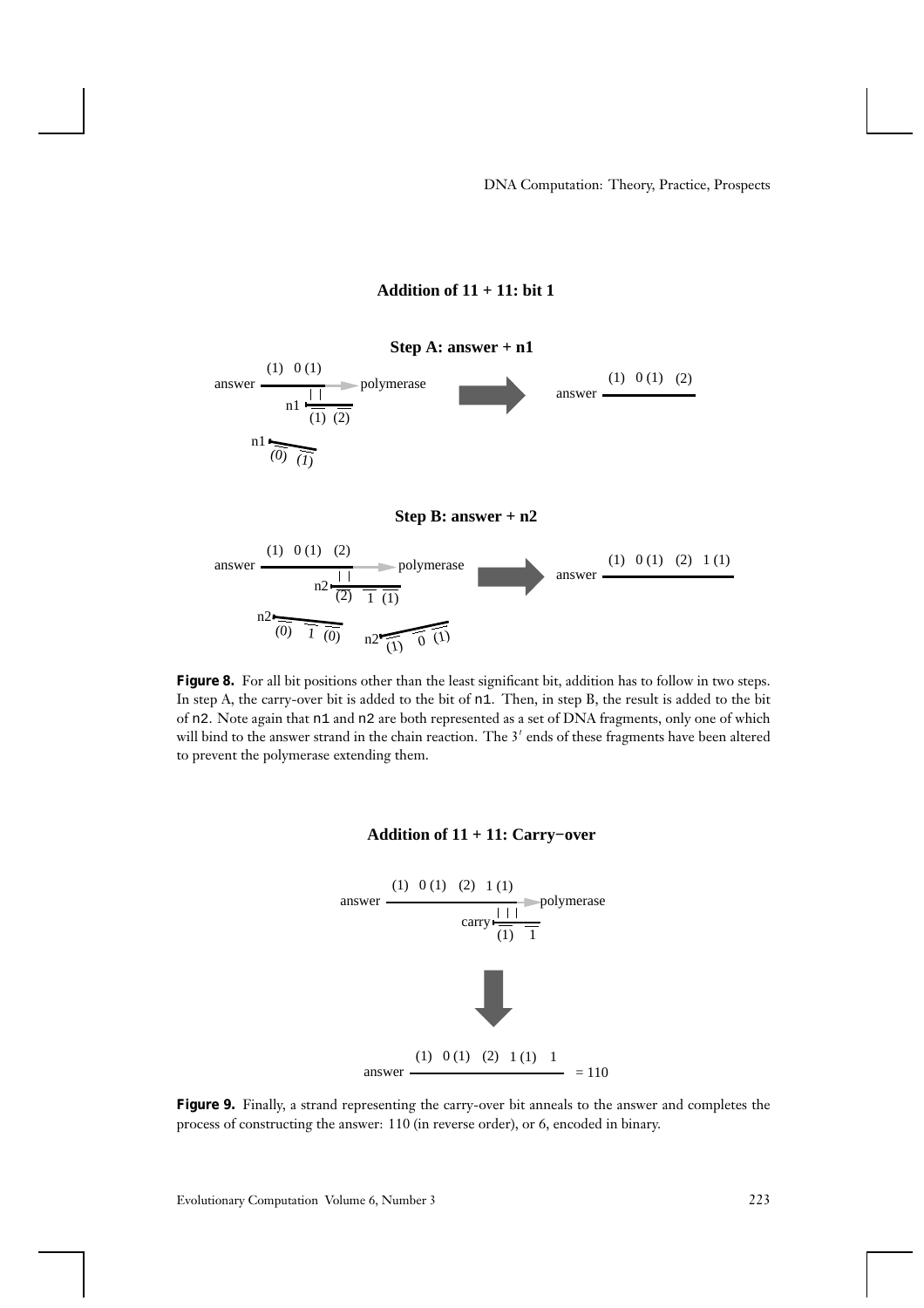reaction and the melting apart of the strands. Since the strand representing the sum may well anneal back again to the last strand that allowed the polymerase to extend the sum, we are not guaranteed that the addition operation will make progress in every temperature cycle. In fact, the strand that will allow progress has fewer base pairs that match the sum than the last strand that matched it.

Polymerase enzymes make mistakes with frequencies of between  $10^{-4}$  and  $10^{-7}$  per base pair depending on the enzyme used (Cha & Thilly, 1995). The algorithm could probably handle some amount of noise because errors would not cascade as long as they did not prevent the next annealing of the appropriate strands. However, the gel electrophoresis used to examine the results of their one-bit addition experiments showed a large amount of noise. They did not sequence the results, since the lengths served as indicators that at least something of the right size had been built. However, the frequencies of errors in their system is certainly nonzero and has yet to be ascertained. Guarnieri et al. (1996) suggest the use of redundant steps, increased hybridization stringency (making the differences between the subsequences greater), and occasional isolation and amplification of the sum strand under construction in order to reduce errors.

## **5. The Promise**

Despite these encouraging theoretical advances, we emphasize that substantial engineering challenges remain at almost all stages and that the ultimate success or failure of DNA computing will certainly depend on whether these challenges can be met in laboratory investigations. (Roweis et al., 1998)

This is the most important observation of the state of DNA computing. Talk is cheap, but bench work is hard. It is perhaps reminiscent of the early days of electronic computers. The number of theoretical models far outnumber the number of biochemical experiments in DNA computation. It is clear that the first DNA computer will have to be something akin to the ENIAC. That is, it will have to manipulate an unprecedented number of components and allow for high levels of noise and failure. While there are no obviously insurmountable problems at this point, I expect that there will be a good deal more bad news about the error rates in our manipulations before we make much progress on building such a DNA computer.

Adleman made specific claims about the speed, energy requirements, and information density of DNA computers. These are claims about the potential of DNA computing. In the two years that have followed Adleman's first experiment, no one has yet managed to build a simple DNA computer or even a prototype. With the vast majority of engineering hurdles looming tall on the horizon, it would be premature to try to assess these claims. However, a few cautions are in order. The speed of DNA computing depends on the massive parallelism inherent in the medium. If an algorithm cannot be transformed to exploit this parallelism, it will not run quickly on a DNA computer. Most of the proposed models require far more energy than the annealing reaction. Lo, Yiu, and Wong (1995) point out that there are "enormous energy inefficiencies" in electrophoresis, the thermal cycling of PCR, and other manipulations of the DNA. While the molecular interactions of the DNA are likely to require little energy, at the very least the I/O is going to cost us (Schneider, 1994; Winfree et al., 1998). Finally, the density of information will be limited by the need for redundancy to overcome some forms of errors. It may be more practical to move to surface-based chemistries (Liu et al., 1998; Cai et al., 1997) which dramatically reduces the density of information in exchange for ease of manipulation.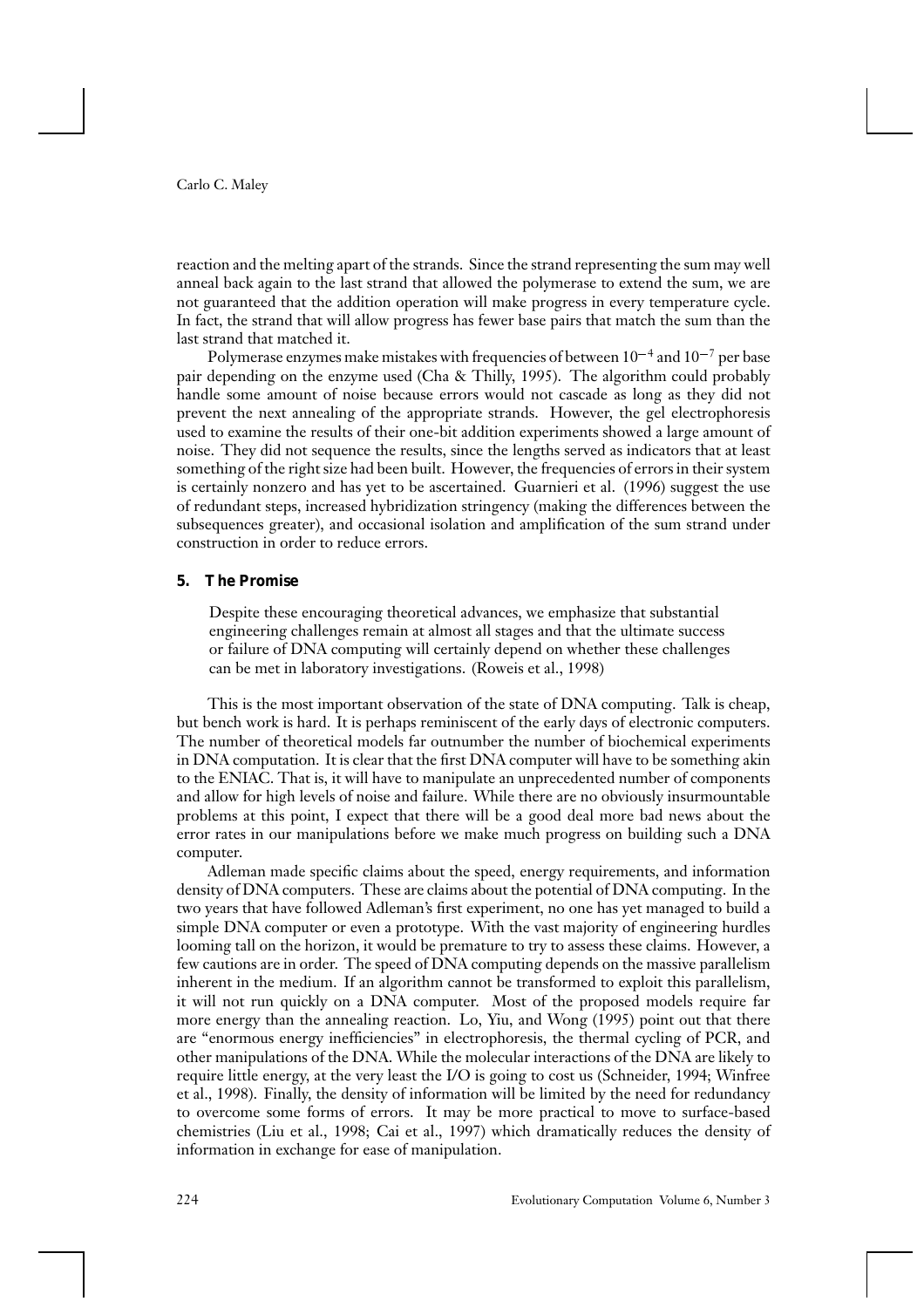# **5.1 The Next Steps**

At this point, it isn't even clear what all the engineering challenges are. There are, however, plenty of problems to work on. Perhaps the most pressing problem is the need to ascertain and address the error rates for the different manipulations. This bears on the more general problem of what model of computation we should use. The question is no longer, can we do computation with DNA? But rather, how should we do computation with DNA? To settle on an appropriate model will require both a theoretical and a practical contribution. The model must be a compromise between what we can implement biologically with tolerable levels of errors and what we can use to efficiently execute interesting algorithms.

**5.1.1 Theory** The overarching theoretical open problem is what model of universal computation will work best. But beneath this, there are a number of smaller open problems. Given the variety of possible operations for manipulating DNA, with their associated error rates under current technology, what are the best operations to use? This is not simply a matter of choosing the operations with the lowest error rates. The choice depends on the algorithms that a set of manipulations can efficiently implement as well as the design of algorithms for trading off time and space for accuracy. For example, the H-systems rely only upon annealing and cutting. No work has been published analyzing the effect of errors in these systems along with algorithms for containing such errors. In general, Gifford (1994) suggests the need to design processes that prevent creation of false positives.

Another familiar challenge is the design of "one-pot" computational models. Implementing the computation as a chain reaction in a single large test tube is not desirable in and of itself. It is merely a proxy for the goals of automation, speed, and efficiency. Furthermore, it would be helpful to continue the search for useful problems that can be solved efficiently with DNA computation.

DNA algorithms depend on the precise manipulation of DNA sequences. For these algorithms to work, the sequences must conform to a rigorous set of restrictions (Roweis et al., 1998). We need to develop implementable algorithms for generating subsequences such that a combination of subsequences is

- 1. Unique.
- 2. Does not significantly bind to itself. For every subsequence *x* of length  $|x| > n$ , there should be no subsequences, or subsequences similar to  $\overline{x}$ , anywhere in the sequence.
- 3. Easily identified by any of its constituent subsequences. This means that for any given subsequence *s*, there are no other subsequences anywhere in the strand with more than *k* bases matching *s*, where *k* is a parameter.

In addition, sequences should be short enough to be cost effective, easily meltable into single strands, and unlikely to break under the stresses of the manipulations.

The search continues for a DNA computing application that is both practically implementable and more efficient than the solution in silicon computation. GAs, and evolutionary algorithms in general, may provide one such successful application of DNA computing. They have already proved useful in the evolution of RNA (Sassanfar & Szostak, 1993; Lorsch & Szostak, 1994; Beaudry & Joyce, 1992). Evolutionary algorithms provide a good match to both the strengths, such as the large populations of solutions, and weaknesses, such as the high error rates, of DNA computing. The work in this area is only just beginning. But more generally, we are still looking for a successful niche for DNA computing.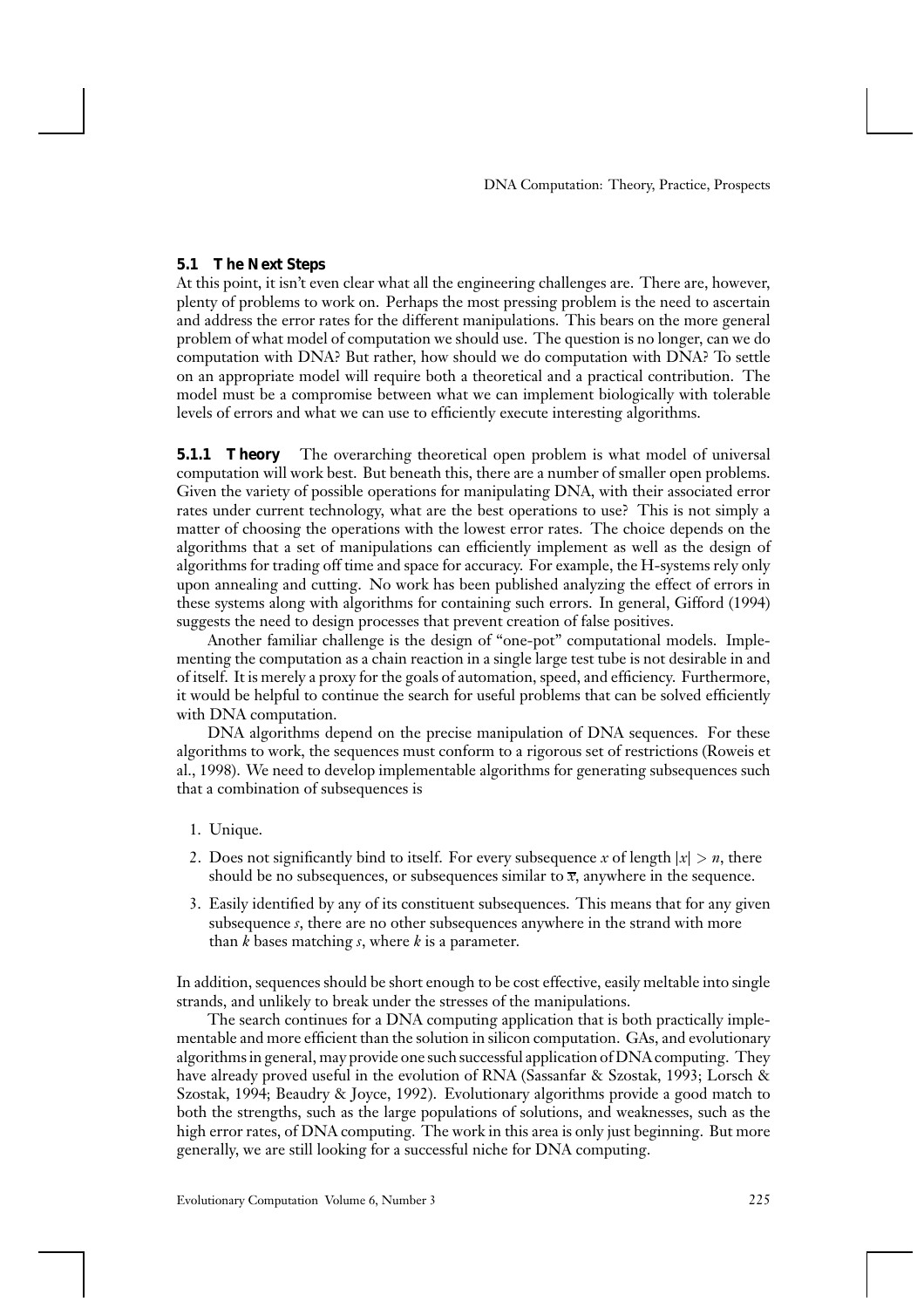**5.1.2 Practice** There are so many open problems in the practice of DNA computing that it is hard to know where to begin. In general, what does it take to implement a universal DNA computer? Can we make a "one-pot" DNA computer (Amenyo, 1998)? But before that is answered, we can ask (Boneh, Dunworth, & Sgall, 1995), what other operations are possible? And what are their trade offs? We know that long strands of DNA tend to break. What are the limitations on strand length? And what environmental factors influence those limitations?

If there is one question that bars significant progress it is what are the error rates for the various operations proposed in the theoretical models? This must be addressed under conditions of massive parallelism. How can we deal with the error rates? These are the most daunting current problems (Adleman, 1994; Lipton, 1995; Roweis et al., 1998).

Molecular biology is a large and quickly progressing field. Little work has been done to mine it for useful DNA computational tools. What other technologies might be useful? Recent work has shown that DNA with modified backbones, PNA (Egholm et al., 1993; Ito, Smith, & Cantor, 1992) and DNG (Dempcy, Browne, & Bruice, 1995), can bind to DNA and the resulting double strands are more stable than the natural DNA–DNA strands. PNA binds so strongly, it can displace one of the strands in a DNA–DNA double strand (Nielsen, Egholm, Berg, & Buchardt, 1991). This is all tantalizing, but it only scratches the surface of advances in molecular biology. As a caution, Kaplan et al. (1995) point out that most biological manipulations are designed to be very narrowly applicable, often with implicit filtering steps. For example, when error-ridden products are inserted into bacteria they are generally not incorporated or expressed. So the biologists can tolerate a high degree of errors in their manipulations. What can be done to adapt the biological manipulations to the requirements of computation?

On the administrative side, to what extent can the operations be automated? And, what is the monetary expense of the different models? Little reference has been made to the cost of the materials or the procedures. Kaplan et al. state that the price of synthetic DNA is falling rapidly. Writing in July of 1995, they claim that the price had fallen by 50% in the previous year.

Are there faster ways to determine the sequence of a strand of DNA? Answering this question will be key to the actual use of DNA computers. As it stands, I/O is a laborious process. There is some evidence that different sequences have different conductances (Paterson, 1995). This may form the basis for a new technique for sequencing DNA.

Finally, is there a better molecular substrate for computation than DNA (Adleman, 1996)? The above questions can be asked for any molecule, and the answers will largely determine progress in the field.

## **5.2 Computation in the Eye of the Beholder**

In the same issue of *Science* where Adleman's experiment first appeared, Gifford (1994) expressed the hope that "we will identify a naturally occuring universal computational system." Might there be computation going on in the eye of the beholder? Unfortunately, we are a long way from recognizing such a system, if it exists. Meanwhile, one cause for real optimism in the future of DNA computing is its synergy with molecular biology. Almost any advances in techniques in one field will be useful to the other. Thus, even if DNA computers never manage to leap-frog traditional silicon computers, they are still bound to be of value.

Is DNA computing doomed to uselessness? This seems unlikely. None of the obvious technical challenges seem overwhelming. Even if it proves impossible to implement a universal DNA computer able to run all our software at blazingly fast speeds, the massively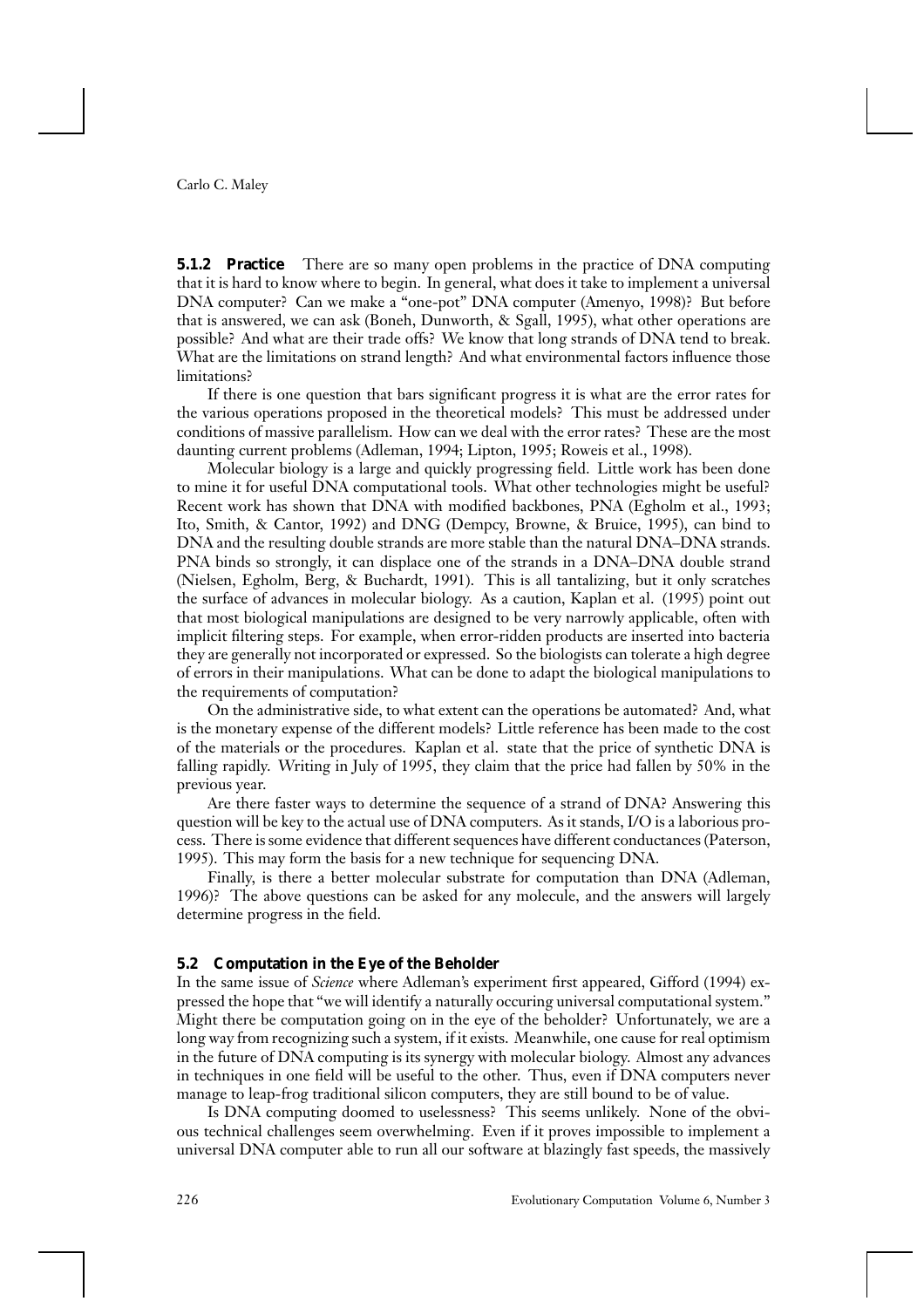parallel nature of DNA computing is sure to be good for some practical problems, as was illustrated in the breaking of DES (Boneh, Dunworth, & Lipton, 1995). Will DNA (or a similar form of molecular substrate) replace silicon as our computational medium of choice? This is harder to answer from our current perspective. The answer depends on solving the problems associated with implementing a universal computing machine in DNA. We know this is a theoretical possibility. What is more, it depends on solving these problems before advances in silicon or other forms of computing outstrip the potential of the DNA substrate. The feasibility of overcoming the error rates remains unclear. There is one thing of which we can be sure, there is going to be a lot more toner melted over this topic.

#### **Acknowledgments**

I am grateful to Andrew Blumberg for his perspective on these topics and pointers into the literature. I would also like to thank Marvin Minsky, Lynn Stein, and Gill Pratt for giving me the opportunity to explore DNA computing, as well as Darrell Whitley and two anonymous reviewers for their helpful comments.

#### **References**

- Adleman, L. M. (1994). Molecular computation of solutions to combinatorial problems. *Science, 266*, 1021–1024.
- Adleman, L. M. (1996). On constructing a molecular computer. In R. J. Lipton & E. B. Baum (Eds.), *DNA Based Computers* (pp. 1–22). Providence, RI: American Mathematical Society.
- Amenyo, J.-T. (1998). Mesoscopic computer engineering: Automating DNA-based molecular computing via traditional practices of parallel computer architecture design. In E. B. Baum & R. J. Lipton (Eds.), *Proceedings of the Second Annual Meeting on DNA Based Computers*. Providence, RI: American Mathematical Society. In press.
- Amos, M., Gibbons, A., & Hodgson, D. (1998). Error-resistant implementation of DNA computations. In E. B. Baum & R. J. Lipton (Eds.), *Proceedings of the Second Annual Meeting on DNA Based Computers*. Providence, RI: American Mathematical Society. In press.
- Bach, E., Condon, A., Glaser, E., & Tanguay, C. (1996). *DNA Models and Algorithms for NP-complete Problems* (pp. 290–299). New York, NY: IEEE Computer Society Press.
- Baum, E. B. (1995). Building an associative memory vastly larger than the brain. *Science, 268*, 583–585.
- Beaudry, A. A., & Joyce, G. F. (1992). Directed evolution of an RNA enzyme. *Science, 257*, 635–641.
- Beaver, D. (1995). Molecular computing. Technical Report TR95-001, University Park, PA: Pennsylvania State University.
- Blumberg, A. J. (1996a). General purpose parallel computation on a DNA substrate. Technical Report AIM-1589, Cambridge, MA: MIT Artificial Intelligence Laboratory.
- Blumberg, A. J. (1996b). Parallel function application on a DNA substrate. Technical Report AIM-1588, Cambridge, MA: MIT Artificial Intelligence Laboratory.
- Boneh, D., & Lipton, R. J. (1998). Making DNA computers error resistant. In E. B. Baum & R. J. Lipton (Eds.), *Proceedings of the Second Annual Meeting on DNA Based Computers*. Providence, RI: American Mathematical Society. In press.
- Boneh, D., Dunworth, C., & Lipton, R. J. (1995). Breaking DES using a molecular computer. Technical Report CS-TR-489-95, Princeton, NJ: Princeton University.
- Boneh, D., Dunworth, C., & Sgall, J. (1995). On the computational power of DNA. Technical Report TR-499-95, Princeton, NJ: Princeton University.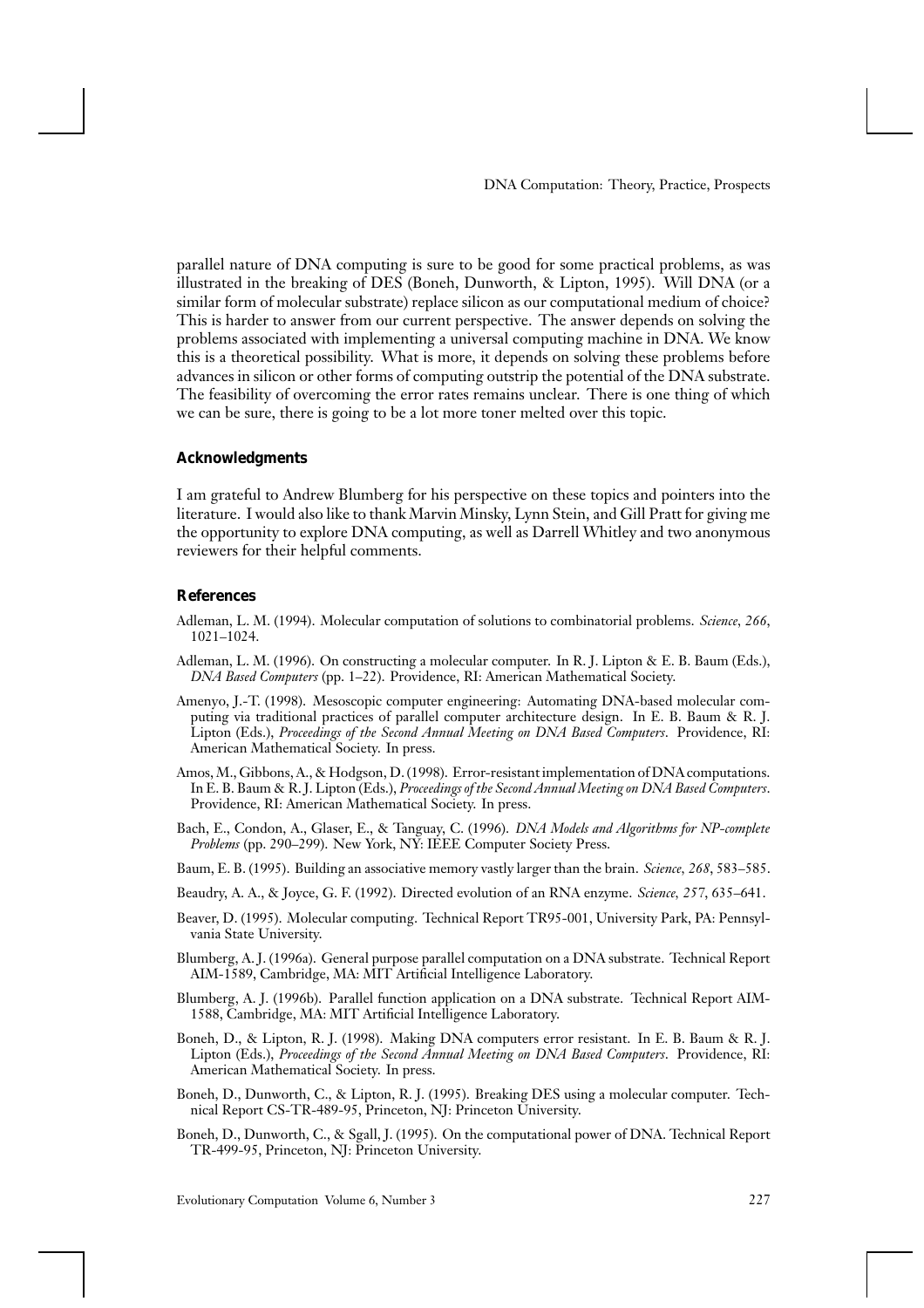Brown, T. A. (1995). *Gene cloning*. London, UK: Chapman & Hall.

- Cai, W., Condon, A. E., Corn, R. M., Glaser, E., Fei, Z., Frutos, T., Guo, Z., Lagally, M. G., Liu, Q., Smith, L. M., & Thiel, A. (1997). The power of surface-based DNA computation. In M. Waterman (Ed.), *RECOMB '97. Proceedings of the First Annual International Conference on Computational Molecular Biology* (pp. 67–74). New York, NY: Association for Computing Machinery.
- Cha, R. S., & Thilly, W. G. (1995). Specificity, efficiency, and fidelity of PCR. In C. W. Dieffenbach & G. S. Dveksler (Eds.), *PCR Primer*. Plainview, NY: Cold Spring Harbor Laboratory Press.
- Csuhaj-Varjú, E., Freund, R., Kari, L., & Păun, G. (1996). DNA computation based on splicing: Universality results. In L. Hunter & T. Klein (Eds.), *Biocomputing: Proceedings of the 1996 Pacific Symposium*. Singapore: World Scientific Publishing Co.
- Dempcy, R. O., Browne, K. A., & Bruice, T. C. (1995). Synthesis of a thymidyl pentamer of deoxyribonucleic guanidine and binding studies with DNA homopolynucleotides. *Proceedings of the National Academy of Sciences, USA* (pp. 6097–6101). Washington D.C.: National Academy of Sciences.
- Dieffenbach, C. W., & Dveksler, G. S. (1995). *PCR Primer*. Plainview, NY: Cold Spring Harbor Laboratory Press.
- Egholm, M., Buchardt, O., Christensen, L., Behrens, C., Freler, S. M., Driver, D. A., Berg, R. H., Kim, S. K., Norden, B., & Nielsen, P. E. (1993). PNA hybridizes to complementary oligonucleotides obeying the Watson-Crick hydrogen rules. *Nature, 365*, 566–568.
- Gannon, F., & Powell, R. (1991). Construction of recombinant DNA. In T. A. Brown (Ed.), *Essential molecular biology*. Oxford, UK: Oxford University Press.
- Gifford, D. K. (1994). On the path to computation with DNA. *Science, 266*, 993–994.
- Goldberg, D. E. (1989). *Genetic algorithms: In search, optimization and machine learning*. Reading, MA: Addison-Wesley.
- Guarnieri, F., Fliss, M., & Bancroft, C. (1996). Making DNA add. *Science, 273*, 220–223.
- Hartmanis, J. (1995). On the weight of computations. *Bulletin of the European Association for Theoretical Computer Sciences, 55*, 136–138.
- Head, T. (1987). Formal language theory and DNA: An analysis of the generative capacity of specific recombinant behaviors. *Bulletin of Mathematical Biology, 49*(6), 737–759.
- Ito, T., Smith, C. L., & Cantor, C. R. (1992). Sequence-specific DNA purification by triplex affinity capture. *Proceedings of the National Academy of Sciences, USA, 89*, 495–498.
- Kaplan, P. D., Cecchi, G., & Libchaber, A. (1995). Molecular computation: Adleman's experiment repeated. Technical report, Princeton, NJ: NEC Research Institute.
- Karp, R., Kenyon, C., & Waarts, O. (1995). Error resilient DNA computation. Research report 95-20, Laboratoire de l'Informatique du Parallélisme, Ecole Normale Supérieure de Lyon, 46, Allée d'Italie 69364 Lyon Cedex 07 - France.

Linial, M., & Linial, N. (1995). Letters to *Science*. *Science, 268*, 481.

Lipton, R. J. (1995). DNA solution of hard computational problems. *Science, 268*, 542–545.

Liu, Q., Guo, Z., Condon, A. E., Corn, R. M., Lagally, M. G., & Smith, L. M. (1998). A surface-based approach to DNA computation. In E. B. Baum & R. J. Lipton (Eds.), *Proceedings of the Second Annual Meeting on DNA Based Computers*. Providence, RI: American Mathematical Society. In press.

Lo, Y.-M. D., Yiu, K. F. C., & Wong, S. L. (1995). Letters to *Science*. *Science, 268*, 481.

Lönneborg, A., Sharma, P., & Stougaard, P. (1995). Construction of a subtractive cDNA library using magnetic beads and PCR. In C. W. Dieffenbach & G. S. Dveksler (Eds.), *PCR Primer*. Plainview, NY: Cold Spring Harbor Laboratory Press.